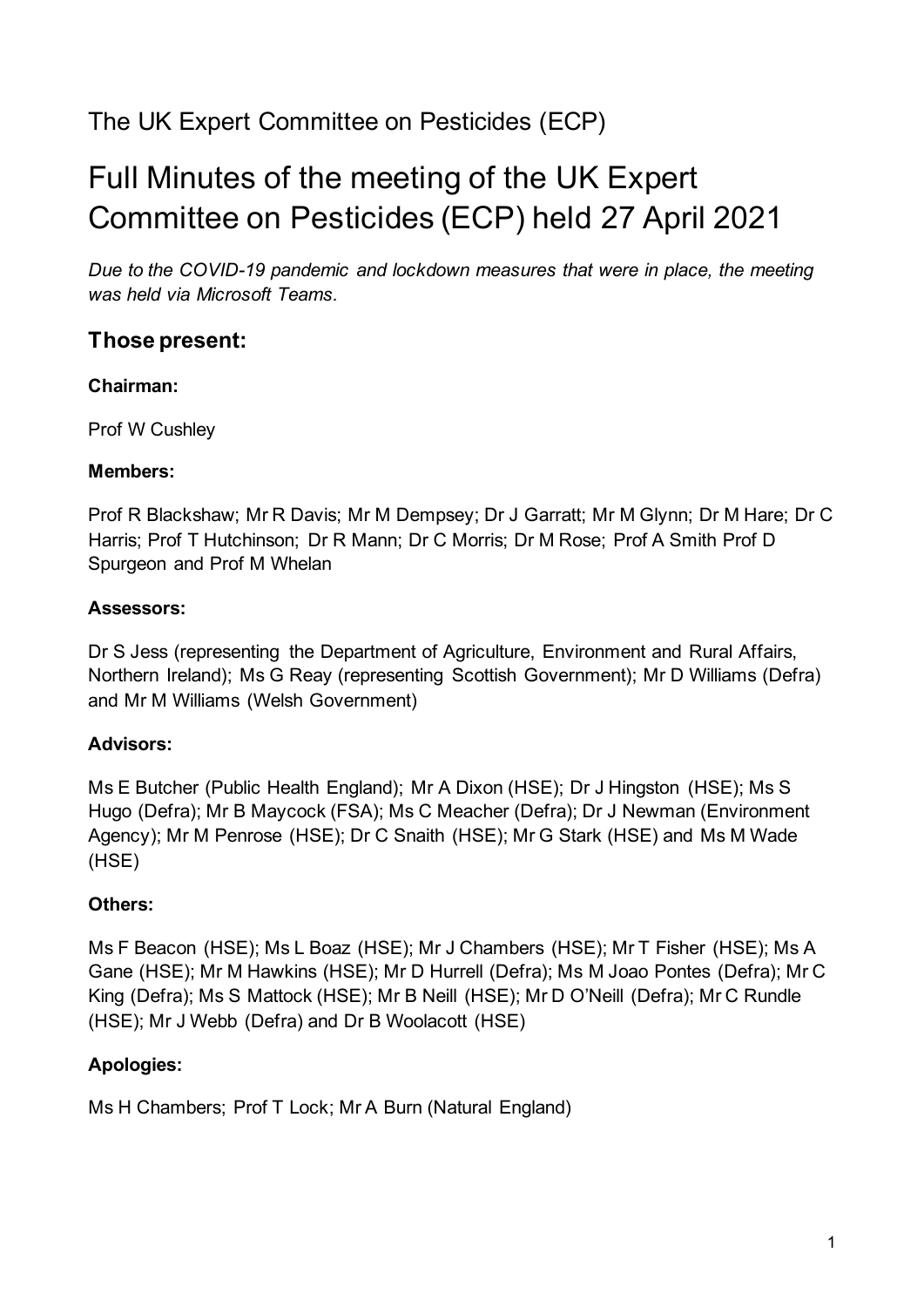# **Agenda Item 1: Introduction**

1.1 The Chair reminded the meeting of the confidentiality of the papers and their discussions. If Members believed that they had a commercial or financial interest in any of the items being discussed, they were required to declare their interest to the Chair and Secretariat prior to the meeting. They may then either be invited to absent themselves from the discussions; not participate and/or not be involved in any discussions and decision-making, unless invited to do so.

1.2 One Member identified a potential conflict of interest where they were aware their employer had previously been involved with an active substance that would be discussed within the meeting. As they had not been involved in this work, it was decided this was a non-personal, specific conflict and the Member could remain and participate in discussion on the relevant agenda item.

# **Agenda Item 2: Full Minutes of the previous meeting [ECP 1 (43/2021)]**

2.1 The draft Full Minutes of the March 2021 meeting were agreed subject to minor amendments.

2.2 Members noted a point in the advice note for 'Insyst' on sugar beet in the minutes was not worded clearly (final bullet point of paragraph 4.4). As the advice note had been finalised the minutes would not be amended. The point should have stated: 'There were no risk to birds that required mitigation'. This wording does not change the advice the ECP provided.

# **Agenda Item 3: Matters Arising and Forward Business Plan [ECP 2 (43/2021)]**

3.1 The Secretariat provided an update on matters arising from previous meetings and invited Members to suggest any additions/amendments to the forward business plan which would be incorporated before the next meeting.

# **Agenda item 4: Emergency Authorisation: 'Exirel 10SE' on wine grapes (ECP 3 – 3-2 (43/2021)]**

4.1 The Government has received an application for emergency authorisation under Article 53 of Regulation 1107/2009 for the use of 'Exirel 10SE' (contains 100 g/l cyantraniliprole) intended for control of spotted wing drosophila (*Drosophila suzukii*) (SWD) on outdoor wine grapes.

4.2 The Committee was asked to advise on any new information that may impact on their previous advice provided at their April 2020 meeting. Members discussed the application, and their full advice can be found in Annex 1 of these minutes.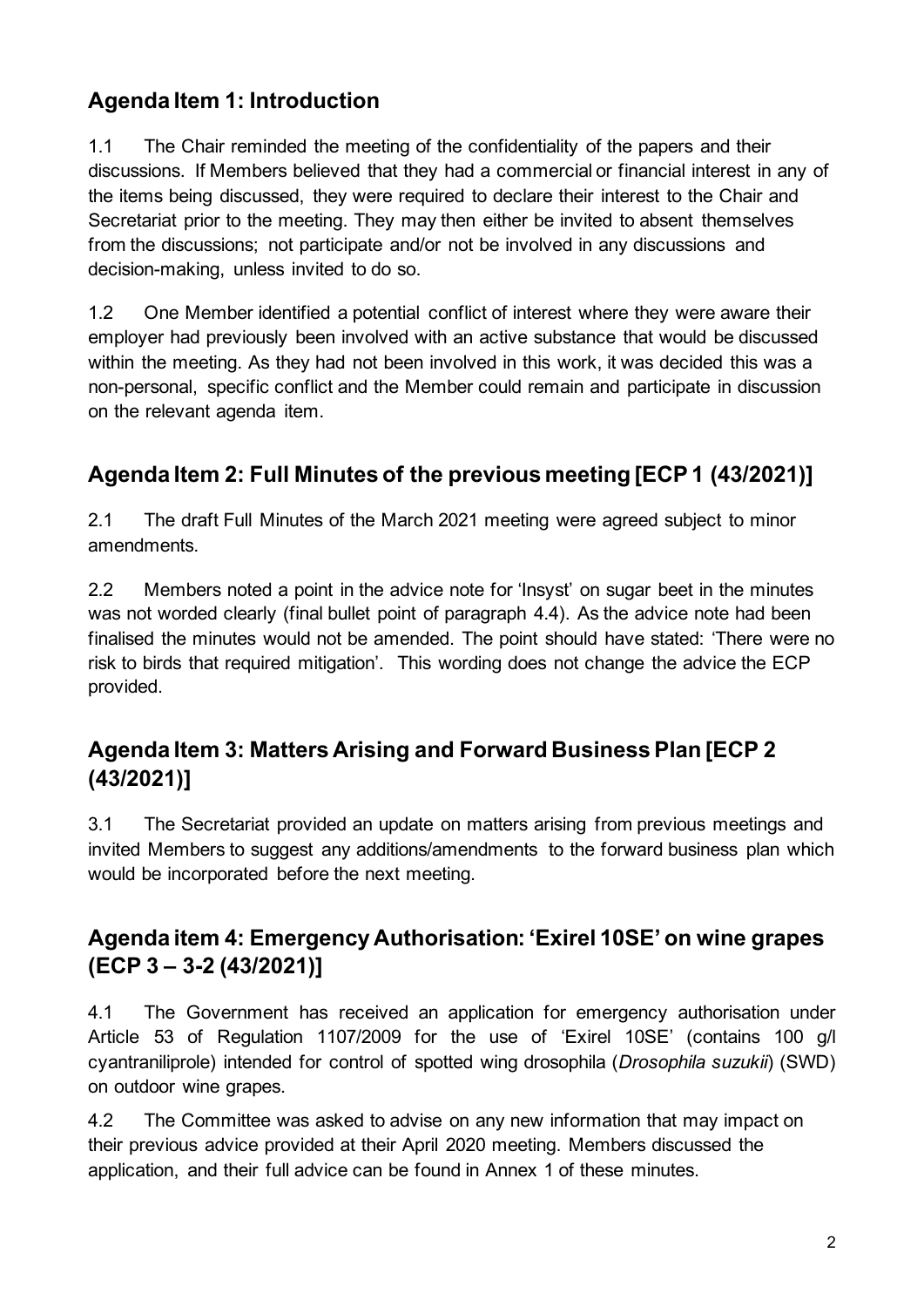# **Agenda item 5: Emergency Authorisation: 'Exirel 10SE' on plum, cherry, outdoor and protected blueberry and outdoor and protected raspberry and blackberry [ECP 4 – 4-8 (43/2021)]**

5.1 The Government has received four applications for emergency authorisations under Article 53 of Regulation 1107/2009 for the use of 'Exirel 10SE' (contains 100 g/l cyantraniliprole) intended for control of spotted wing drosophila (*Drosophila suzukii*) (SWD) on outdoor cherry, outdoor plum and damson, outdoor and protected blueberry and outdoor and protected raspberry and blackberry.

5.2 The Committee was asked to advise on any new information that may impact on their previous advice provided at their April 2020 meeting. Members discussed the application, and their full advice can be found in Annex 2 of these minutes.

# **Agenda item 6: Emergency Authorisation: 'Tracer' on plum and cherry [ECP 5 – 5-4 (43/2021)]**

6.1 The Government has received two applications for emergency authorisations under Article 53 of Regulation 1107/2009 for the use of 'Tracer' (contains spinosad) intended for the control of spotted wing drosophila (*Drosophila suzukii*) (SWD) on outdoor plum and cherry.

6.2 The Committee was asked to advise on whether there is any further information to support the case for need and on any new information that may impact on their previous advice provided at their April 2020 meeting. Members discussed the application, and their full advice can be found in Annex 3 of these minutes.

# **Agenda item 7: Emergency Authorisation: 'Movento' on sugar beet [ECP 6 – 6-2 (43/2021)]**

7.1 The Government has received an application for an emergency authorisation under Article 53 of Regulation 1107/2009 for the use of 'Movento' (contains spirotetramat) intended for the control of *Myzus persicae* to protect against beet virus yellow (BVY) on sugar beet.

7.2 The Committee was asked to comment on HSE's conclusion regarding the information which would be required to enable a more informed conclusion on the justification of a third foliar spray, and to provide views on the appropriate level of monitoring information required to be collated and submitted by the applicant to HSE. Members discussed the application, and their full advice can be found in Annex 4 of these minutes.

7.3 New information was presented about the monitoring data that was included in this application, and also a previous application for the use of Insyst (acetamiprid) as a foliar spray to control *Myzus persicae* on sugar beet which was considered by the Committee at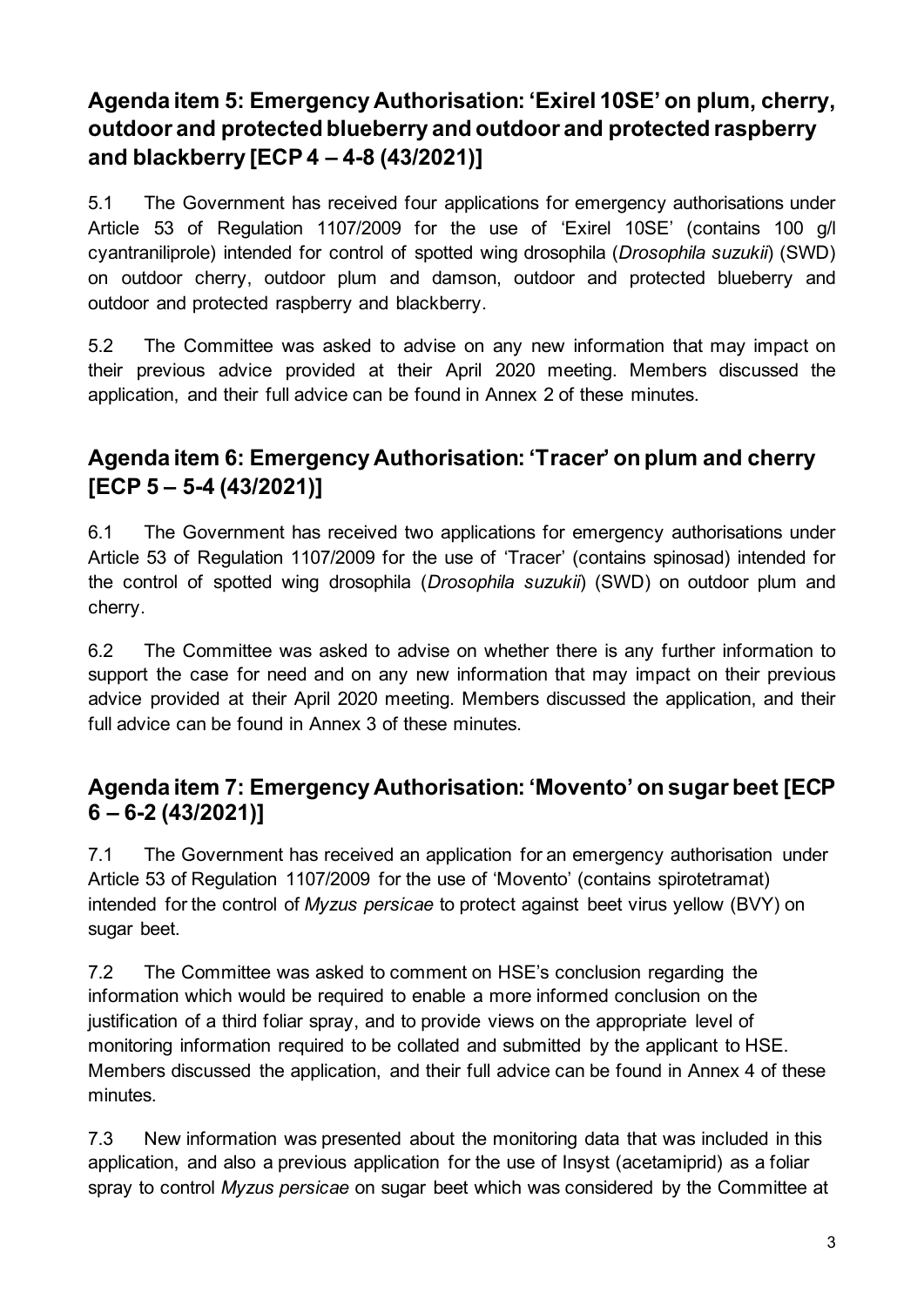the March 2021 meeting. This new information changed the interpretation of the data and would have affected the Committee's discussion of the balance of evidence in the Insyst application.

# **Agenda item 8: Emergency Authorisation: 'Insyst' on field beans [ECP 7 – 7-2 (43/2021)]**

8.1 The Government has received an application for an emergency authorisation under Article 53 of Regulation 1107/2009 for the use of 'Insyst' (contains acetamiprid) intended for the control of bruchid beetle *(Bruchus rufimanus)* in field beans for seed crop production.

8.2 The Committee was asked to advise on the nature and relative degree of risk, highlight any concerns and advise if the risks could be further mitigated. Members were also asked to comment on the degree to which the limited requirements were met and on whether the proposed conditions of use along with the required record keeping are sufficient means to demonstrate that the use is controlled. Members discussed the application, and their full advice can be found in Annex 5 of these minutes.

# **Agenda item 9: Emergency Authorisation: 'Curatio' on organic apple and pears [ECP 8 – 8-2 (43/2021)]**

9.1 The Government has received an application for an emergency authorisation under Article 53 of Regulation 1107/2009 for the use of 'Curatio' (contains 380 g/l lime sulphur) intended for the control of apple scab (*Venturia spp*) on organic apple and pear.

9.2 The Committee was asked to advise on whether it was aware of any information that would negate the viability of the alternative method of scab control on these organic crops, on the appropriateness and proportionality of the risk assessments and on the novel risk mitigation measures proposed should an authorisation be granted. Members discussed the application, and their full advice can be found in Annex 6 of these minutes.

# **Agenda item 10: Emergency Authorisation: 'Benevia 10OD' on:**

# **10.1 Leek [ECP 9 – 9-2 (43/2021)]**

10.1.1 The Government has received an application for an emergency authorisation under Article 53 of Regulation 1107/2009 for the use of 'Benevia 10OD' (contains 100 g/l cyantraniliprole) intended for the control of onion thrips (*Thrips tabaci*) on leek.

10.1.2 The Committee was asked if they were aware of any information that HSE has not accounted for in this evaluation that may alter the proposed recommendation. Members discussed the application, and their full advice can be found in Annex 7 of these minutes.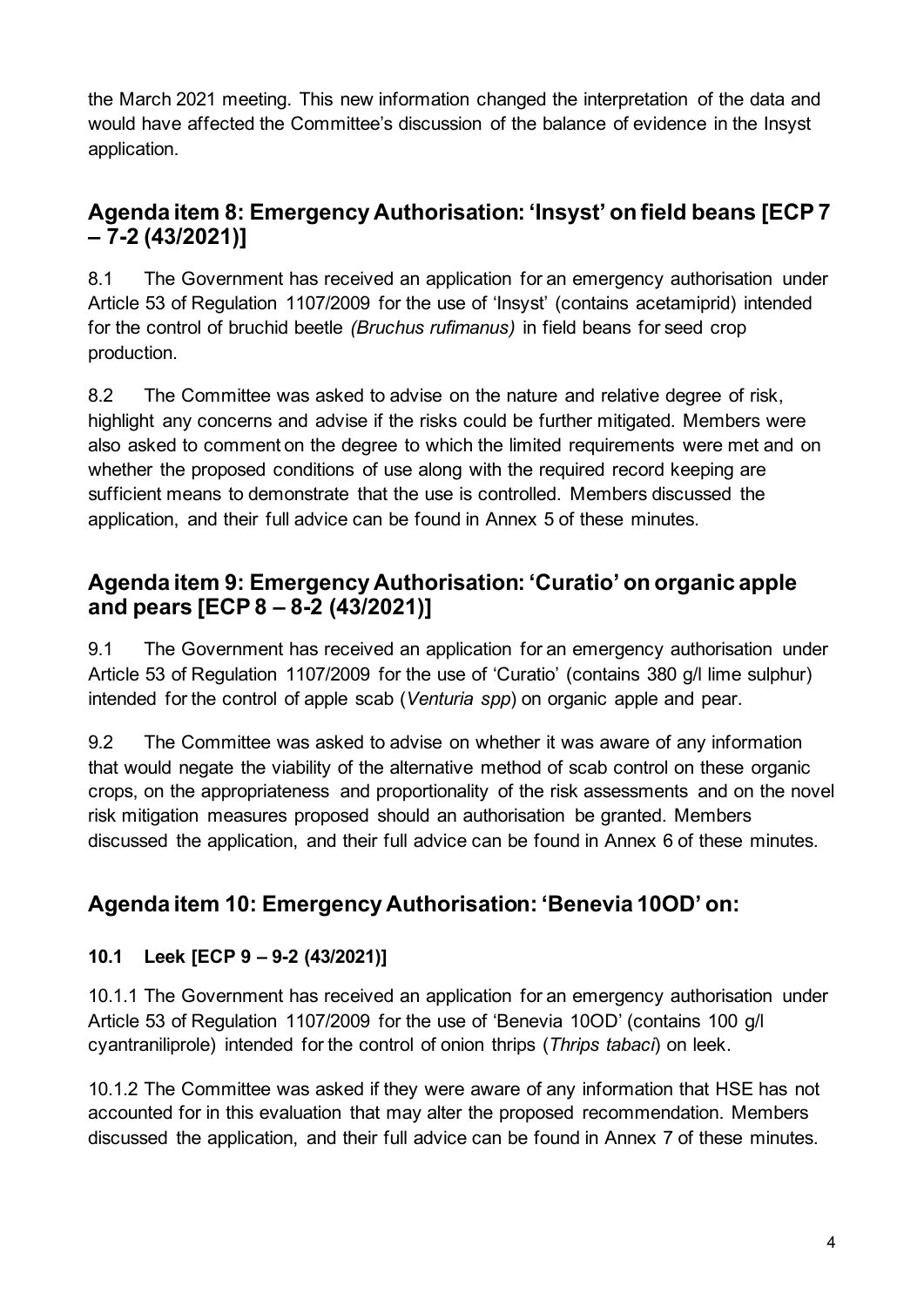# **10.2 Kale, collard and outdoor brassicas [ECP 10 – 10-2 (43/2021)]**

10.2.1 The Government has received an application for an emergency authorisation under Article 53 of Regulation 1107/2009 for the use of 'Benevia 10OD' (contains 100 g/l cyantraniliprole) intended for the control of diamond-back moth (*Plutella xylostella*, DBM) on outdoor kale and collard and oriental brassicas.

10.2.2 The Committee was asked to advise on whether the HSE conclusion is justified. Members discussed the application, and their full advice can be found in Annex 8 of these minutes.

# **10.3 Protected chinese cabbage [ECP 11 – 11-2 (43/2021)]**

10.3.1 The Government has received an application for an emergency authorisation under Article 53 of Regulation 1107/2009 for the use of 'Benevia 10OD' (contains 100 g/l cyantraniliprole) intended for the control of flea beetle and cabbage stem flea beetle (*Psylliodes chrysocephala*) on oriental cabbages grown under temporary and permanent protection.

10.3.2 The Committee was asked to advise on the nature and degree of risk identified to aquatic invertebrates and sediment dwelling invertebrates from drainflow when set against an emergency situation in a proposed treatment area of 54ha. The Committee was also asked to advise on whether setting a restriction to treat crops in polytunnels with sides down to meet the necessary mitigation of risk to non-target arthropods was more appropriate than a restriction to avoid spraying within 10m of the field boundary to reduce the effects on non-target insects or other arthropods. Members discussed the application, and their full advice can be found in Annex 9 of these minutes.

# **10.4 Strawberry [ECP 12 – 12-2 (43/2021)]**

10.4.1 The Government has received an application for an emergency authorisation under Article 53 of Regulation 1107/2009 for the use of 'Benevia 10OD' (contains 100 g/l cyantraniliprole) intended for the control of spotted wing drosophila (SWD) (*Drosophila suzukii*) on outdoor and protected strawberries.

10.4.2 The Committee was asked to advise on whether the risk to surface water via drainflow is impacted by the EU data gap on cyantraniliprole degradation in soils of pH 4.7 – 5.9. Members discussed the application, and their full advice can be found in Annex 10 of these minutes.

10.4.3 In consideration of the suite of emergency authorisation casework presented to ECP at the meeting, Members noted their increasing concern about the way emergency authorisations under Article 53 of Regulation 1107/2009 are being used and advised government to test robustly whether:

• Applicants have a viable strategy for avoiding long-term reliance on emergency authorisations;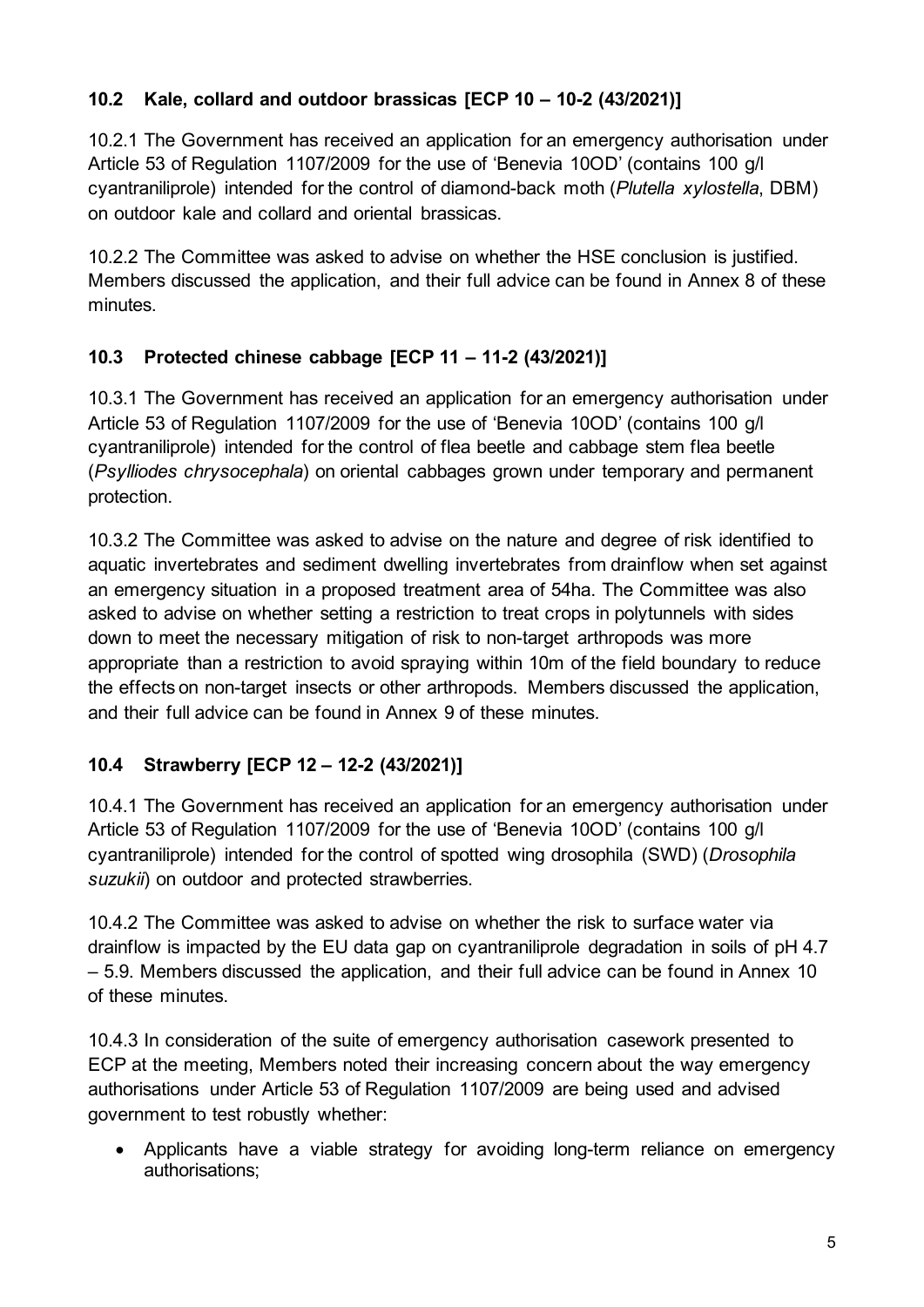- There is evidence that growers are sufficiently engaged in the management of identified risks in product use and data generation
- The cumulative impact of multiple authorisations containing the same active substance is taken into account

# **Agenda item 11: Date of next meeting**

11.1 25 May 2021 – full business meeting – to be held virtually.

# **Agenda item 12: Any other business**

# **12.1 SWD Control – Information paper [ECP 13 – 13-2 (43/2021)]**

12.1.1 HSE presented an information paper which detailed the developments for the control of the fruit fly spotted wing drosophila (SWD) by chemical companies, researchers and AHDB. The paper highlighted considerable resources invested in developing alternative plant protection products to counter SWD. Members were of a view that despite considerable effort from all interested parties, there was no realistic resolution for the problem in sight.

# **12.2 Defra update**

12.2.1 Defra informed the Committee that they would introduce a mechanism to feedback to Members on regulatory decisions.

# **12.3 Chair's Report**

12.3.1 The Chair reported that in the paperwork reviewed for the meeting, Members had noted a number of areas where there was a lack of compliance with restrictions placed on the authorisations. Whilst compliance is not necessarily a subject of direct responsibility for the Committee, it is a matter of considerable interest and Members advised that they would like an overview of enforcement activities. The Secretariat will arrange for an overview to be provided at a future meeting.

**Action: Secretariat**

**Rachel Merrick ECP Secretariat May 2021**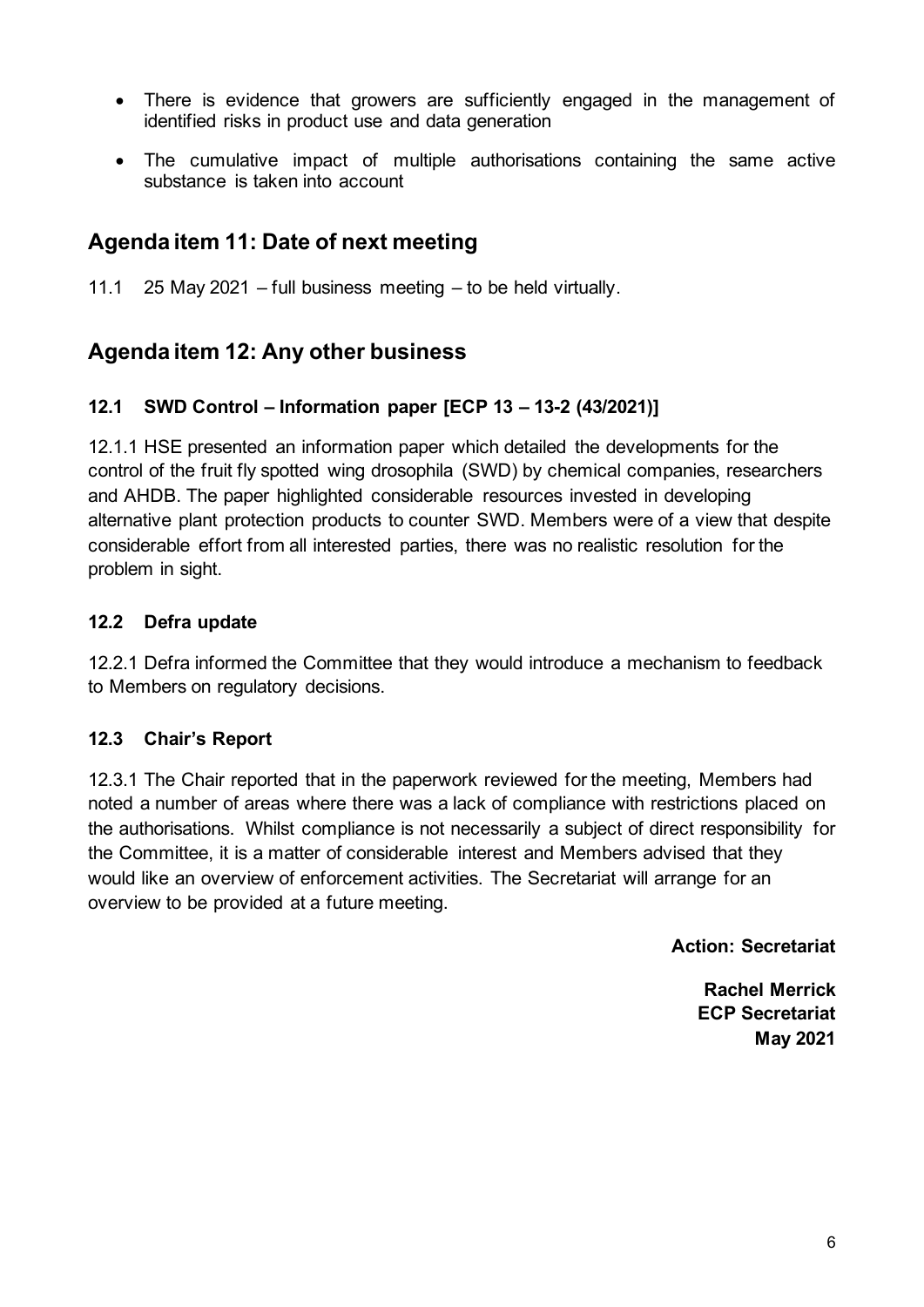**ANNEX 1**

#### **ECP ADVICE TO GOVERNMENT: USE OF 'EXIREL 10SE' ON OUTDOOR GRAPES**

#### **Issue**

1. The Government has received an application for emergency authorisation under Article 53 of Regulation 1107/2009 for the use of 'Exirel 10SE' (100 g/l cyantraniliprole) intended for control of spotted wing drosophila (*Drosophila suzukii*) (SWD) on outdoor wine grapes.

#### **Action required**

2. The Committee is requested to advise on any new information that may impact on their previous advice.

- 3. The Committee *noted* that:
	- This was the fourth consecutive application for this use.
	- Spotted Wing Drosophila in wine grapes is no longer an 'emergency' but an established pest and that there have been three seasons in which to gather data to support this application.
	- The case for need is still based upon qualitative views and has not changed since the first application for a derogation.
	- The applicant failed to provide the data that were a condition of authorisation in 2020 and the presented reasons suggested a lack of engagement with the necessary requirements to justify authorisation.
	- The applicant estimated the treated area would be around 550 ha in Wales and Southeast England but offered no further justification and it is therefore not possible for ECP to assess the scale of risk. The application period would be August to October 2021.
	- There is a lack of clarity concerning the decision of whether to spray or not; there is no threshold, rather the trigger will be an undefined, rapid increase in trap catches.
	- There is a limited number of alternative available products to provide season-long control and a risk of resistance developing.
	- Mitigation is necessary to achieve an acceptable risk to aquatic life.
	- No clear conclusion could be drawn on the risk from wine grapes grown in soils in the pH range 4.8 to 5.9.
	- The proposed long-term solution is the full authorisation of the product but, currently, there are outstanding data requirements and no application under review.
	- Implementation of a 10m unsprayed buffer zone potentially increases the risks of a) creating an in-field reservoir and b) contaminating the harvested crop. There was no information on whether this condition of authorisation had necessitated any changes in cropping and/or harvesting.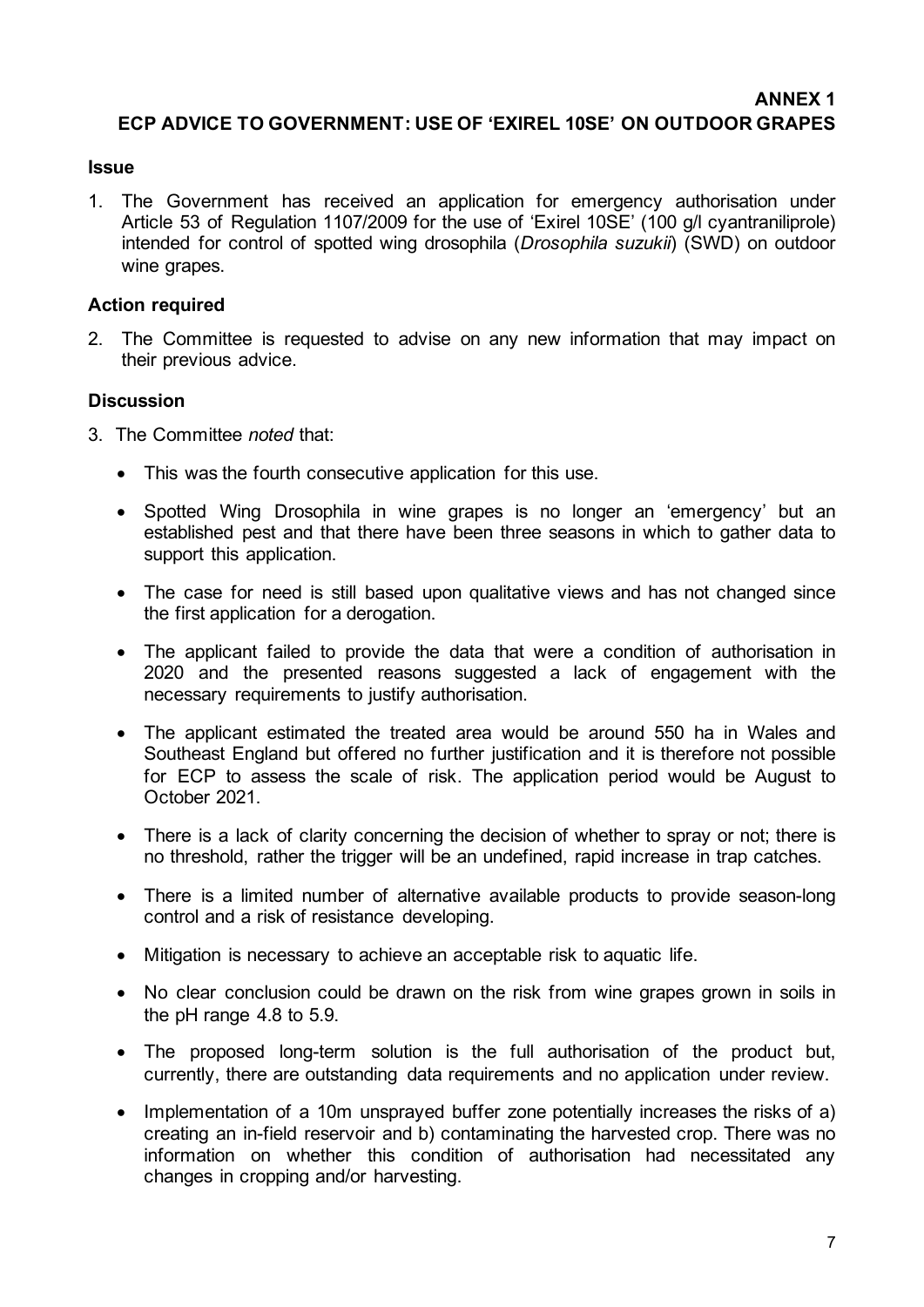- 4. The Committee *agreed* with HSE's evaluation that:
	- Risks to groundwater are acceptable for an Article 53 application, notwithstanding the data gap for aerobic soil degradation in the pH range 4.8 to 5.9
	- An acceptable risk to birds, mammals, earthworms and other soil macroinvertebrates and non-target terrestrial plants has been demonstrated without the need for any risk mitigation.
	- A standard risk mitigation phrase is required to prevent applications when the crop is flowering and flowering weeds are present in order to protect bees.
	- The risk to non-target arthropods is unacceptable and requires mitigation using a 10m buffer zone with a 3-star (75% drift reduction) drift reduction technology
	- There is a lack of alternative control methods available to control this pest.
- 5. The Committee *disagreed* with HSE's evaluation that:
	- The applicant had demonstrated a clear case for need since there was a lack of evidence.
	- That there was evidence to show that use either had been, or would be, controlled.
- 6. The Committee *advised* that:
	- The aerobic soil degradation data gap should be addressed, but should not be viewed as an impediment to granting an authorisation in this case.
	- The requirement for a 10m buffer zone within the crop as a non-standard risk mitigation measure for non-target arthropods (NTA) is acceptable, given the proposed scale of use.
	- A condition of authorisation should be the collection and submission of data that will justify the case for need and demonstrate that use is controlled through appropriate pest management criteria. Such data to be a pre-requisite for the consideration of any future applications under Article 53, of Regulation 1107/2009.

7. On the basis of the evidence presented to ECP, the Committee agreed that an authorisation under Article 53 of Regulation 1107/2009 could be supported subject to the advice presented above.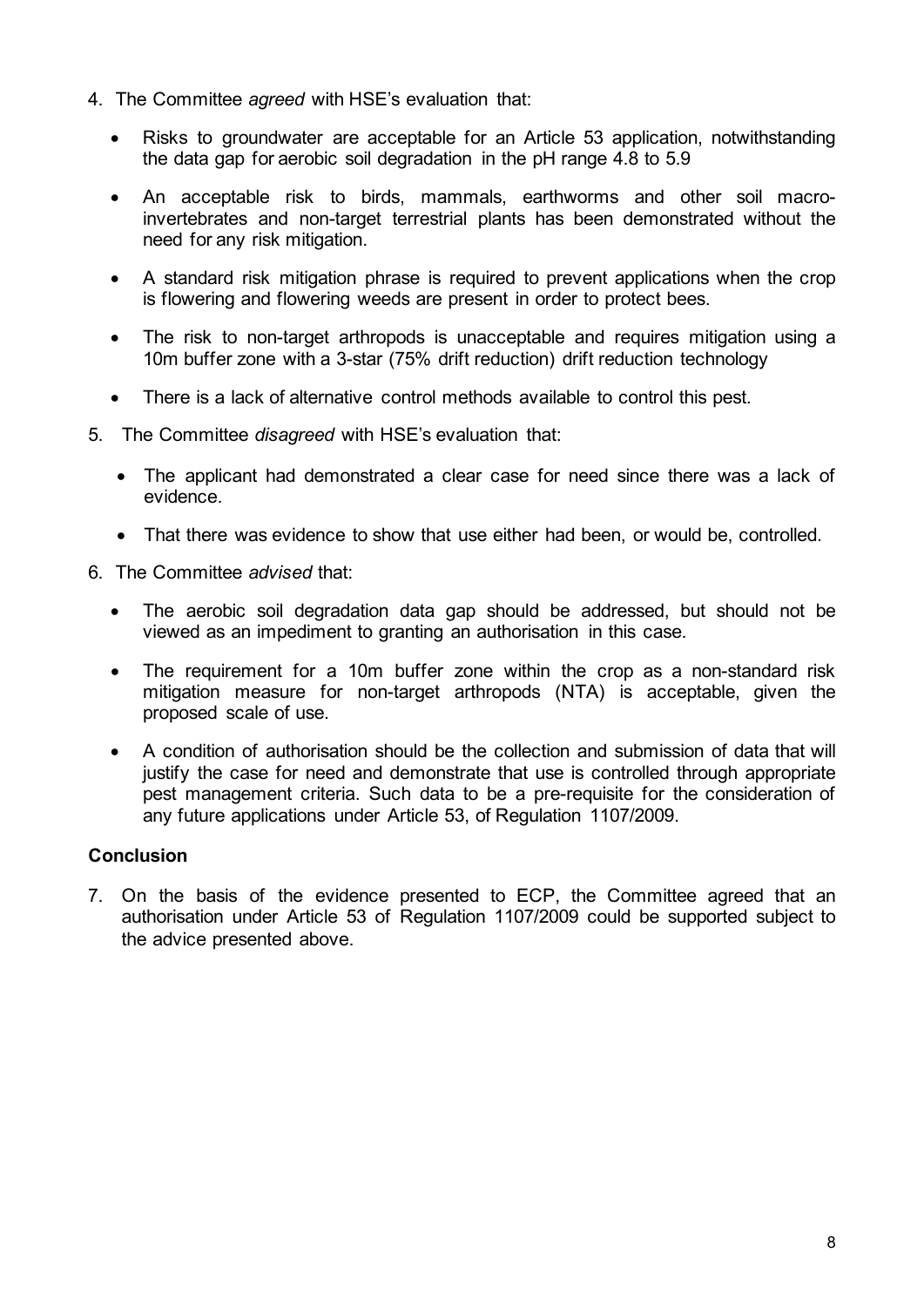#### **ANNEX 2**

# **ECP ADVICE TO GOVERNMENT: USE OF 'EXIREL 10SE' ON PLUM, CHERRY, OUTDOOR AND PROTECTED BLUEBERRY AND OUTDOOR AND PROTECTED RASPBERRY AND BLACKBERRY**

#### **Issue**

1. The Government has received an application for emergency authorisation under Article 53 of Regulation 1107/2009 for the use of 'Exirel 10SE' (contains 100g/l cyantraniliprole) intended for control of Spotted Wing Drosophila (SWD) (*Drosophila suzukii*) on: outdoor cherry; outdoor plum and damson; outdoor and protected blueberry; and outdoor and protected raspberry and blackberry.

#### **Action required**

2. The Committee was requested to advise on whether it is aware of any new information that may impact on their previous advice; or has any comments or views for HSE to consider.

- 3. The Committee *noted* that:
	- This is the  $7<sup>th</sup>$  consecutive application for use in cherry and the  $6<sup>th</sup>$  consecutive application for all other uses.
	- 'Exirel 10 SE' is not currently authorised in the UK, though the active substance cyantraniliprole is, with products on the market for use on brassicas.
	- There was no evidence that users had adhered to the three conditions of use mandated by the 2020 authorisations.
	- Limitation of use is to be ensured by restricting application to crops grown in specified counties but there is no description of how this will be achieved.
	- Usage data show greater use in Kent and the Southeast, reflecting both the greater area of susceptible crops grown in those counties and the higher numbers of SWD in the traps, but this does not demonstrate that grower/agronomist decision-making in deciding to spray is in line with the stated triggers.
	- SWD is now an established pest and the evidence base for the case for need has not changed since the first applications when it was considered to be an invasive pest and emergency control measures were needed.
	- There is no clarity around the decision-making of agronomists when advising to spray (or not).
	- Regulatory assessments indicate that two applications per year is not going to result in cumulative ecotoxicological effects over the life-cycle of the crops.
	- One part of the documentation states that the owner intends to re-submit an application to support the on-label authorisation of this product. New non-target arthropod data are being generated to address the unresolved risk. Following the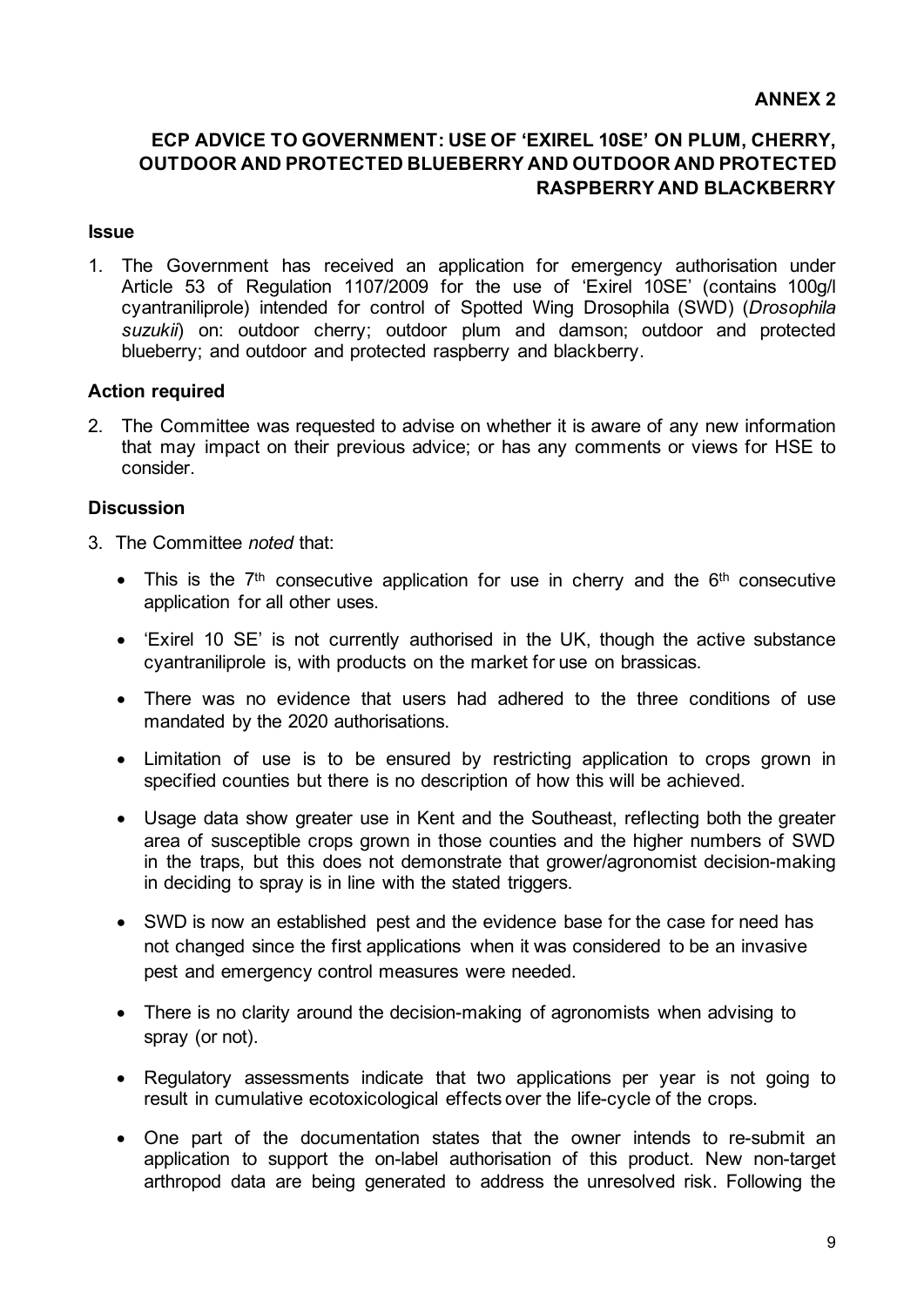range-finding studies conducted by the owner, further studies are planned for early 2021, to support an application late 2021/early 2022.

- Residues trials data requirements have been partially met. Trials for outdoor blueberries were submitted but no data were provided for cherries. A deadline of 2022 has been given to the applicant for generation and submission of these data. However, the applicant has stated no budget has been assigned to this for 2021, so it is judged highly unlikely the deadline will be met. Overall, there is evidence that the owner is reducing support to progress an application for on-label authorisation.
- The prospect of alternative plant protection products is several years away at least, but research into a range of alternatives for a long-term solution is active and ongoing.
- Evidence of adherence to the export restriction on raspberries and blackberries was submitted, in the form of declarations signed by growers and producers that they did not export any, with the reason given that the quality of the crop is such that it cannot be taken long distances and so it is not feasible.
- The applicant states that due to budgetary constraints, SWD trap counts were discontinued on many sites at the end of 2018. The Committee noted that these are high value crops and the potential financial loss to growers is a key part of the applicant's case for need; adequate pest monitoring is an essential component of IPM and should therefore be considered a production cost alongside other inputs.
- Several of the alternative control options emerging from research programmes also depended upon an on-label authorisation.
- 4. The Committee *agreed* with HSE's evaluation that:
	- There were a limited number of alternative available products and, consequently a risk of resistance developing.
	- Non-dietary exposures can be mitigated by requirements to use closed cabs and wear suitable PPE when applying products, handling concentrate, handling contaminated surfaces and/or entering recently treated areas.
	- Consumer exposures were acceptable for all uses.
	- The quantitative groundwater assessment predicted environmental concentrations in groundwater values within those already assessed for other cyantraniliprole products where comparable data are available. There is a data gap for aerobic soil degradation in the pH range 4.8 to 5.9 and no clear conclusion could be drawn on the risk for crops grown in soils in this pH range. In the absence of data on the area of crops grown on such soils, the scale of risk cannot be evaluated.
	- An acceptable risk to birds, mammals, earthworms and other soil macroinvertebrates and non-target terrestrial plants has been demonstrated without the need for any risk mitigation.
	- For non-target arthropods a non-standard risk mitigation measure of a 10m buffer zone with a 3-star drift reduction technology is required to ensure an acceptable risk when using a broadcast air assisted sprayer.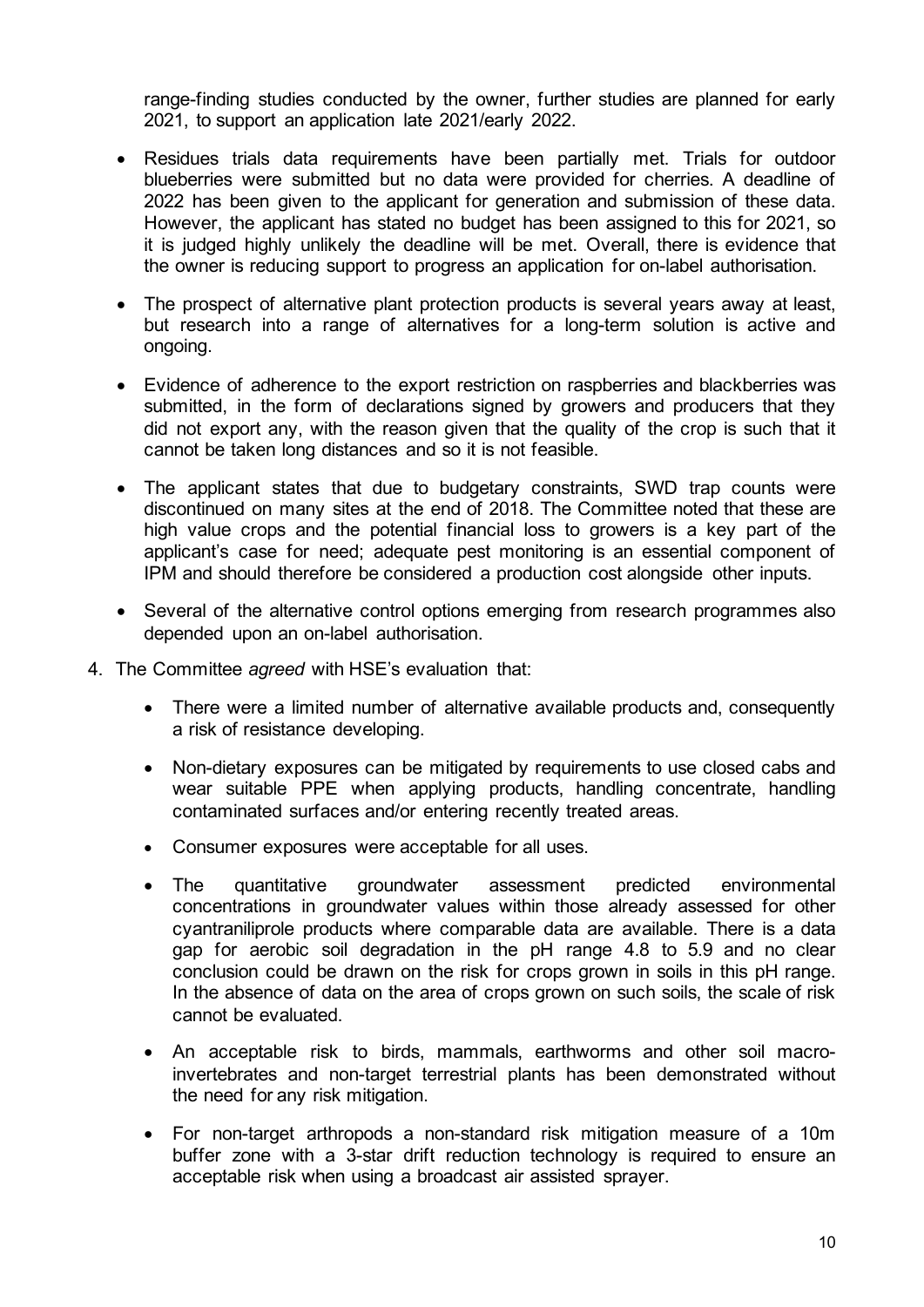- For honeybees a standard risk mitigation phrase is required for all uses to prevent applications when the crop is flowering, and flowering weeds are present.
- An acceptable risk to aquatic life has been identified providing that a 10m nospray buffer zone is applied when using a broadcast air assisted sprayer.
- There is a need for a more robust stewardship scheme to demonstrate that use is controlled.
- 5. The Committee *disagreed* with HSE that:
	- Use is limited and controlled.
	- There was a convincing permanent control solution
- 6. The Committee *advised* that:
	- New information on the behaviour of growers in failing to keep necessary records, and lack of evidence on information used to determine whether to spray, did not provide assurance that the use was being sufficiently controlled. This represented a change in advice from ECP on this aspect of this case.
	- The case for need for these uses should be updated to reflect that fact that SWD was no longer an invasive species.
	- Stewardship recording should encompass both the reporting of when and why sprays were applied and the spray programme for the crop, in order to demonstrate that use is both needed and controlled. Given the limited crop areas involved it should be possible to collect and synthesise complete data.
	- The intentions of the owner with respect to a permanent solution via an on-label authorisation remains to be determined.
	- The area of each crop grown on soils in the pH range 4.8 to 5.9 should be established to define the scale of potential risk from the data gap.

7. On the basis of the evidence presented to the ECP, the Committee agreed that it could not support the granting of an emergency authorisation under Article 53 of Regulation 1107/2009 because: i) there is no evidence that use is controlled; ii) there is no evidence that growers have complied with conditions of use in previous authorisations; iii) the product owner is reducing support for securing on-label authorisation.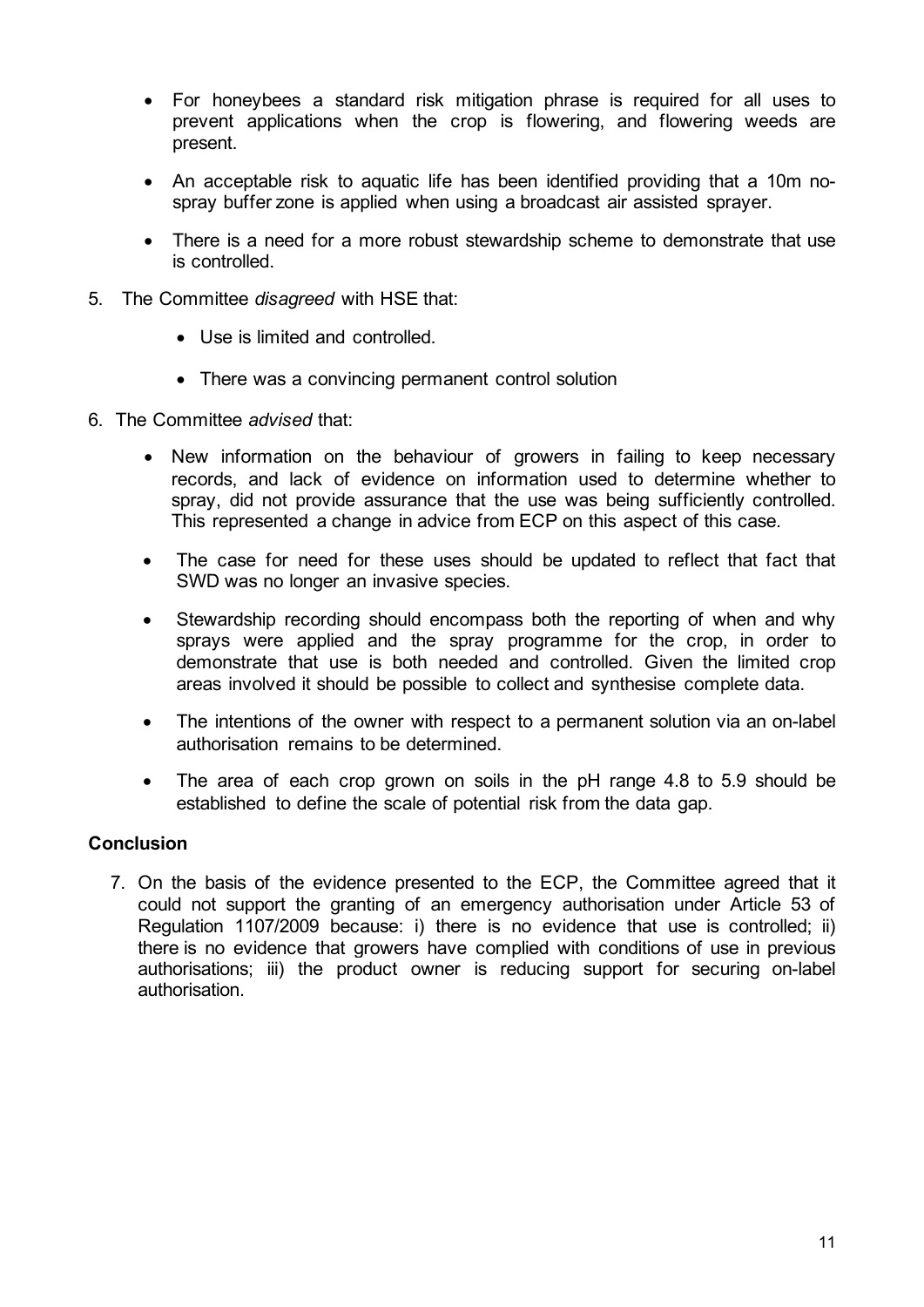#### **ECP ADVICE TO GOVERNEMNT: USE PF 'TRACER' ON PLUM AND CHERRY**

#### **Issue**

1. The Government has received two applications for emergency authorisation under Article 53 of Regulation 1107/2009 for the use of 'Tracer' (spinosad) intended for control of the fruit fly spotted wing drosophila (*Drosophila suzukii*) (SWD) on outdoor plum and cherry.

#### **Action required**

- 2. The Committee is requested to advise on:
	- Whether there is any further information to support the case for need.
	- Any new information that may impact their previous advice.

- 3. The Committee *noted* that:
	- This was the seventh emergency application for plum and eighth emergency application for cherry for this use.
	- The case for need presented by the applicant remains qualitatively the same as at the first submission in 2014, but the scenario has changed from that of a newlyinvasive to an established pest.
	- The estimated treated area will be around 850ha in England and Scotland with an application period of June to September 2021.
	- The removal of the need to apply for a derogation under Article 53 of Regulation 1107/2009 depends upon a full authorisation of the product and there is no evidence to suggest that progress is being made in achieving this.
	- The export restrictions set on the emergency authorisation for 2020 were not complied with, as approximately 530 tonnes of treated produce were exported to five different countries. Due to Great Britain no longer being part of the EU an export restriction can no longer be a regulatory requirement and it is the responsibility of industry to ensure compliance with market standards.
	- The failure to comply with data requirements and the clear evidence of ignoring previously set conditions undermines confidence that this sector has complied with past conditions of use, or will comply in the future.
	- An acceptable risk to aquatic life depended upon a 50m buffer zone.
- 4. The Committee *agreed* with HSE's evaluation that:
	- An acceptable risk to birds, non-target arthropods, soil-organisms and non-target plants has been demonstrated without the need for any risk mitigation.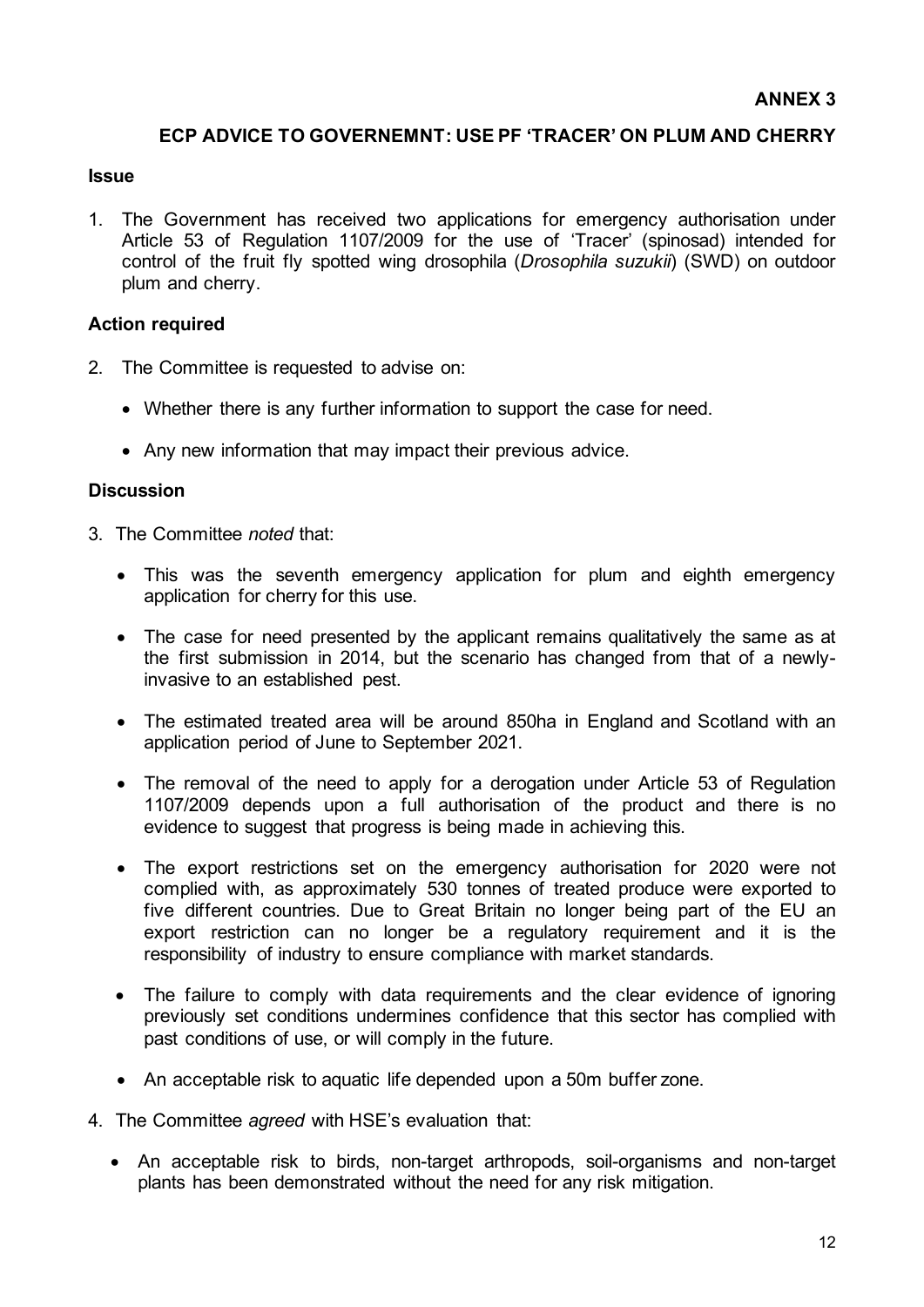- An acceptable risk to bees is possible provided use is restricted to when neither the crop nor weeds are in flower and bees are not foraging.
- A 50m buffer zone was required to mitigate the risk to aquatic life.
- Controlled use has not been demonstrated because no usage information has been presented in response to data requirements set as conditions of authorisation in 2020.
- The 2022 deadline to receive residue trials data is unlikely to be met as the applicant has not assigned a budget in 2021 to generate the data required.
- 5. The Committee *advised* that:
	- The proposed area for treatment meets the need for use to be limited.
	- The lack of data weakens the case for continuing need against an established pest, as opposed to emergency intervention against a newly-arrived pest.
	- A reasoned and evidenced case for continuing need should be a requirement for repeat applications, with an expectation of annual updates.
	- Evidence of failure to comply with conditions of authorisation should be interpreted as use not being controlled.

6. On the basis of the evidence presented to ECP, the Committee agreed that it was unable to support an emergency authorisation under Article 53 of Regulation 1107/2009 because: i) there was no evidence of continuing need; ii) there was no evidence that use would be controlled; iii) there was evidence of substantial noncompliance with conditions set by Government for the last derogation.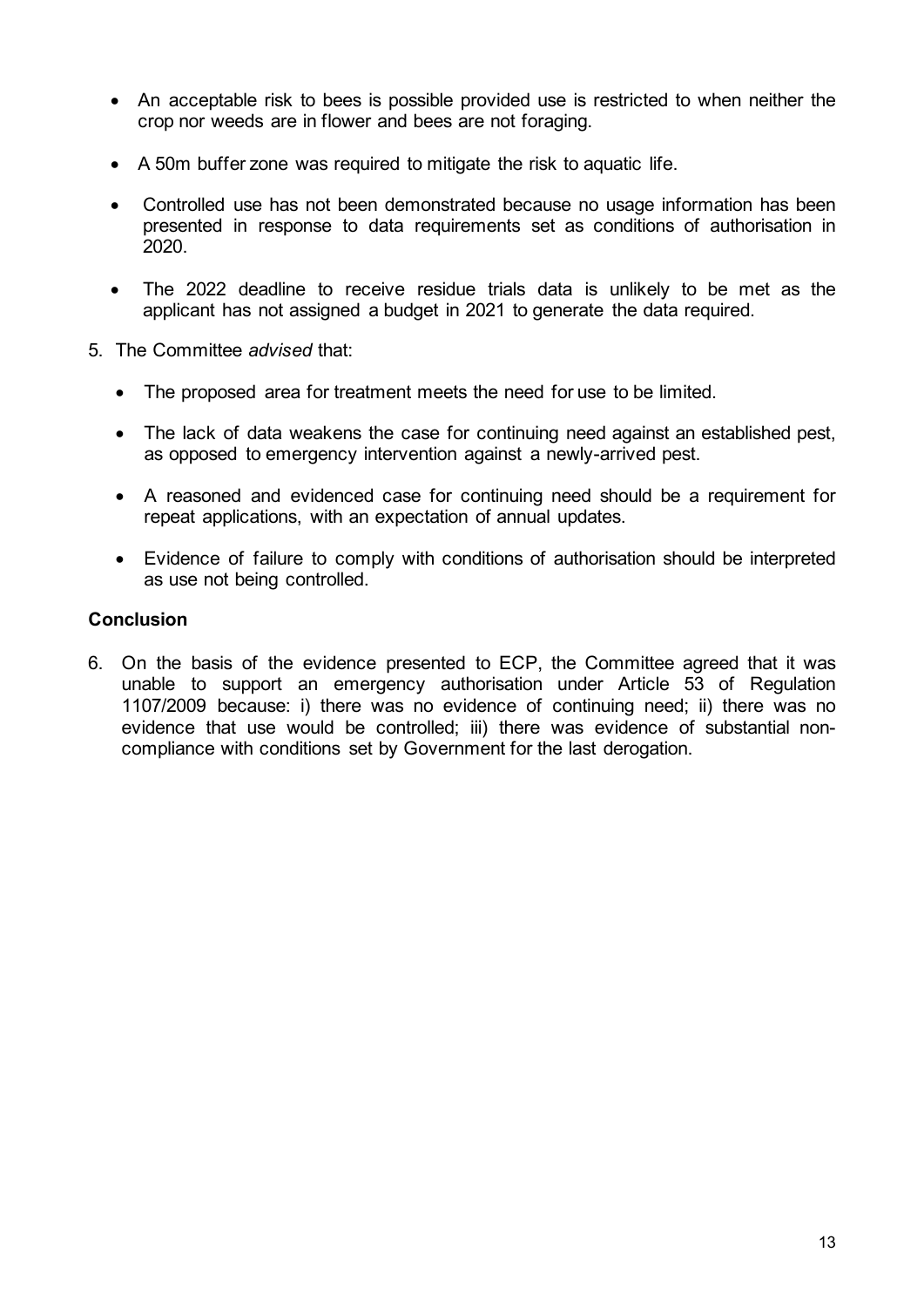#### **ECP ADVICE TO GOVERNMENT: USE OF 'MOVENTO' ON SUGAR BEET**

#### **Issue**

1. The Government has received an application for emergency authorisation under Article 53 of Regulation 1107/2009 for the use of 'Movento' for control of *Myzus persicae* to protect against beet virus yellow (BVY).

#### **Action required**

- 2. The Committee was invited to:
	- Comment on HSE's conclusion regarding the information which would be required to enable a more informed conclusion on the justification of a third foliar spray.
	- Provide views on the appropriate level of monitoring information required to be collated and submitted by the applicants to HSE.

- 3. The Committee *noted* that:
	- The case for need could not be evaluated because there were no data in the application to define the scale and level of risk to the crop. Members observed that data on crop sowing dates being collected by BBRO could have helped understand this aspect.
	- BBRO forecasts indicate that aphid flight was not expected until mid/late May and that numbers were predicted to be low.
	- There are two alternative products currently authorised for this use and no evidence to suggest that these will not afford sufficient control.
	- Members have not seen any data that quantify the potential yield losses from a late season migration in relation to known mid-summer population decline of *Myzus persicae*.
	- The applicant explained that decisions on whether to treat a crop in the monitoring data from 41 national sites do not use the reported aphid counts but are based on monitoring elsewhere in the field. This is of considerable concern to Members because it calls into question the reliability of monitoring (different results obtained depending upon where samples are taken) and the effectiveness of decisionmaking. Members' evaluation of these data indicates that in 40-50% of cases the wrong decision on whether to spray may have been taken.
	- These data do not provide evidence that use of any foliar sprays in this crop is robustly controlled and undermine confidence that this condition of authorisation will be satisfied.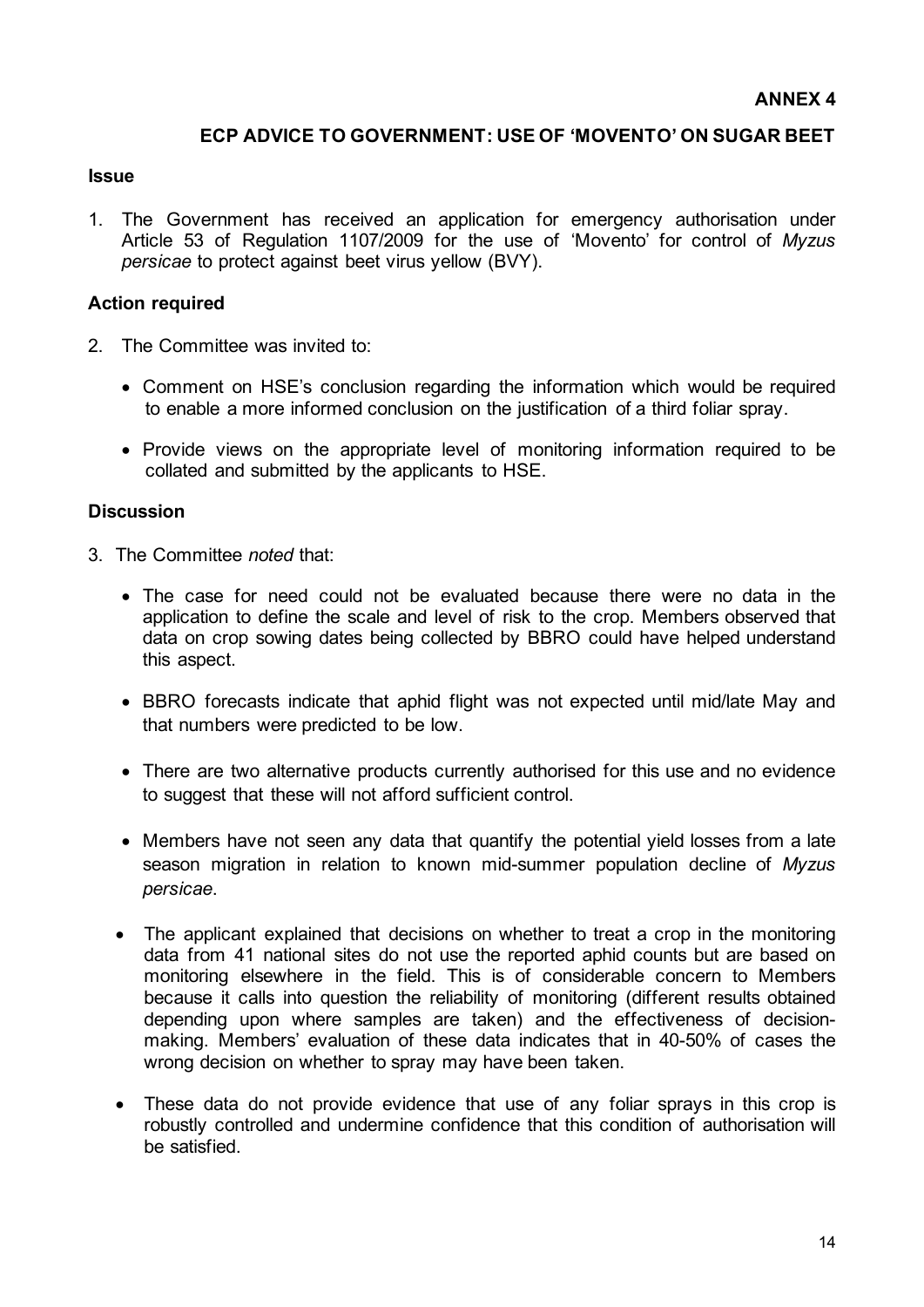- There was no evidence that agronomists, when scouting the crop, sampled a minimum of 12 plants at five locations.
- On the basis of buffer zone requirements, Movento appears to have less ecotoxicological risk than the previously authorised product, Insyst.
- 4. The Committee *agreed* with HSE's evaluation that:
	- The case for need has not been demonstrated.
	- The predicted exposure to operators, workers and bystanders/residents is within acceptable limits.
	- Consumer risks are acceptable. ECP supported use of US data in conducting the assessment as a pragmatic approach.
	- Predicted levels of spirotetramat and its metabolites in groundwater are within acceptable levels.
	- An acceptable risk to birds, mammals, aquatic organisms, bees, soil organisms and non-target plants was demonstrated without risk mitigation.
	- The risk to non-target arthropods is acceptable providing a 5m buffer zone is applied
- 5. The Committee *disagreed* with HSE's evaluation that:
	- Current stewardship proposals are sufficient to meet the requirement of use being limited and controlled.
- 6. The Committee *advised* that:
	- At a minimum, Government should expect to see data that define the scale of risk (area of crop, locations, predicted losses etc.) and the direction of pest population growth in order to be able to reach a balanced evaluation of the case for need.
	- The applicants' submission raised substantial doubts about their pest monitoring procedure. There is a need to review data to understand the scale of potential error in decision-taking. The primary question to be addressed is the relationship between counts from sampled plants and the frequency distribution of plant counts at the field scale. This applies to all applications for applications under Article 53 of Regulation 1107/2009 for foliar sprays for this use and is necessary to restore confidence that use can be sufficiently controlled.
	- Data to be submitted by the applicant should include the number of plants sampled and average aphid counts/plant.
	- Where industry is using Article 53 of Regulation 1107/2009 derogations to construct a pesticide tool-box, Government should take into account what data they have on comparative toxicity in scheduling use and authorisation.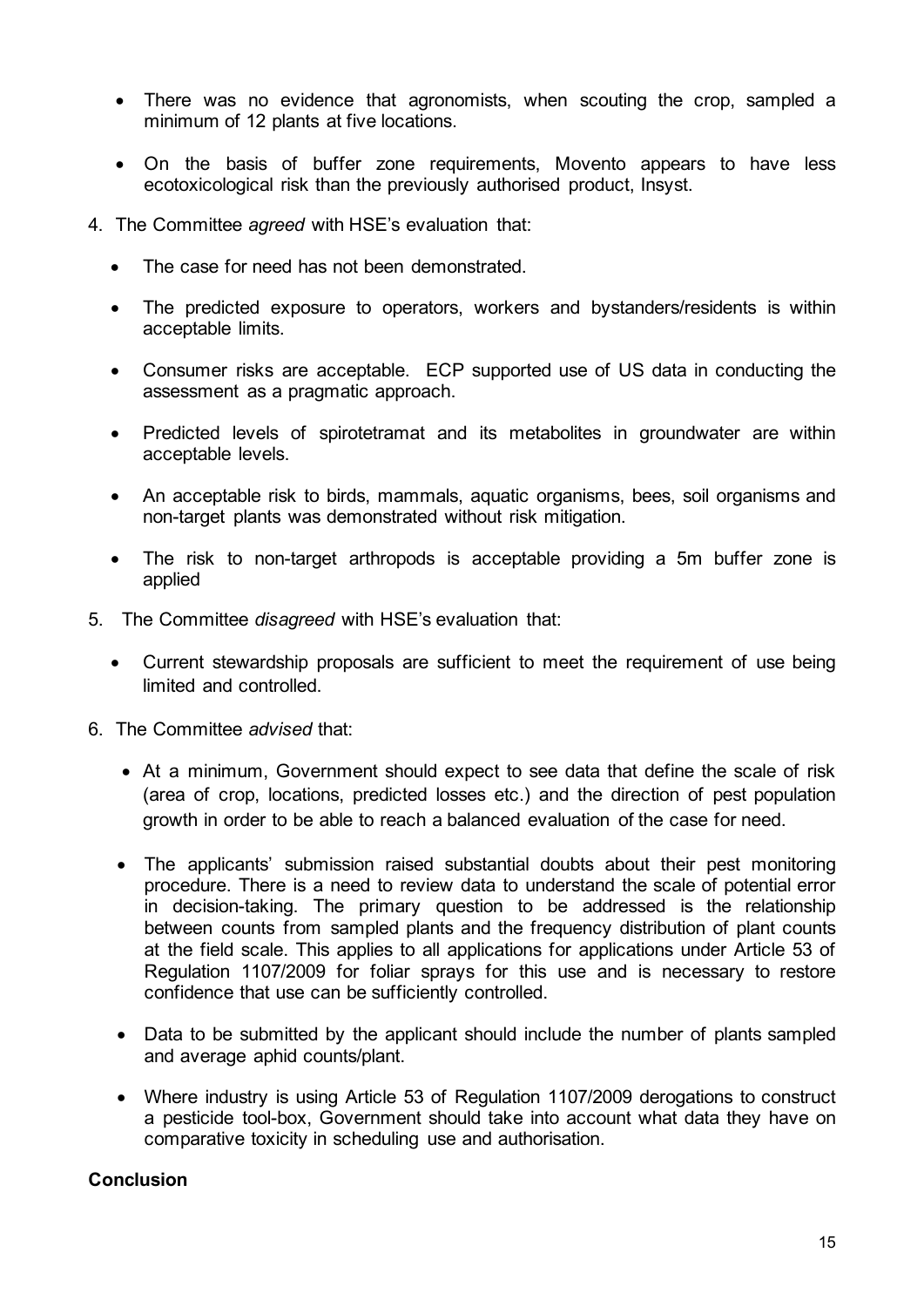7. On the basis of the evidence presented to ECP, the Committee agreed that it could not support the granting of an emergency authorisation under Article 53 of Regulation 1107/2009 because: i) there is no evidence of a case for need; ii) the weakened case for controlled use.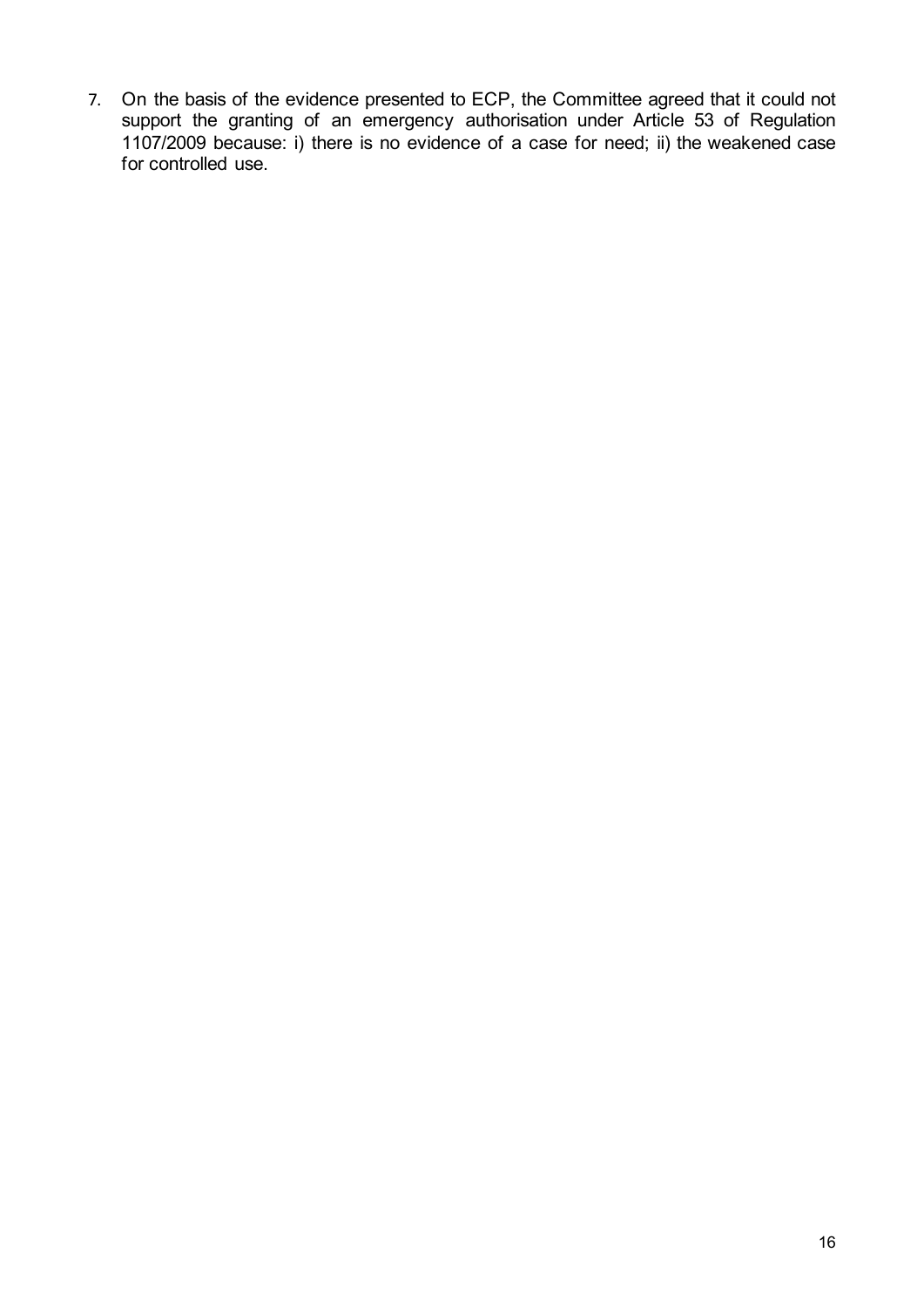#### **ECP ADVICE TO GOVERNMENT: USE OF 'INSYST' ON FIELD BEANS**

#### **Issue**

1. The Government has received an application for emergency authorisation under Article 53 of Regulation 1107/2009 for the use of 'Insyst' (acetamiprid) intended for control of bruchid beetle *(Bruchus rufimanus)* in field beans grown for seed crop production.

#### **Action required**

- 2. The Committee is invited to:
	- Advise on the nature and relative degree of risk.
	- Highlight any concerns and advise if the risks could be further mitigated.
	- Comment on the degree to which the limited requirements are met.
	- Comment on whether the proposed conditions of use along with the required record keeping are a sufficient means to demonstrate that the use is controlled.

- 3. The Committee *noted* that:
	- This was the first emergency application for this product under Article 53 of Regulation 1107/2009.
	- The proposed treated area will be around  $7,500 8,000$  ha with an application period of 1 May to 29 July 2021.
	- The efficacy assessment indicated that other insecticides used in the crop had some effect on bruchid beetles but that there was evidence of resistence. Committee members were unable to find the supporting material cited as Foster (2017) to evaluate this statement. None of these insecticides have a label authorisation for the control of bruchid beetles and are not considered suitable alternatives.Non-dietary exposures can be mitigated by requirements for operators to wear suitable PPE when handling the product.
	- An acceptable risk to birds, mammals, bees, soil macro and soil micro-organisms and non-target plants has been demonstrated without the need for any risk mitigation.
	- The acceptable risk to earthworms reported from the assessment was based upon a field study which the Committee had previously criticised.
	- For non-target arthropods, it was not clearly demonstrated that there will be recovery to populations in-field from those off-field, however there is the potential for recovery due to the use being a single application by late July. The off-field assessment cannot be completed because there is no endpoint for fresh residues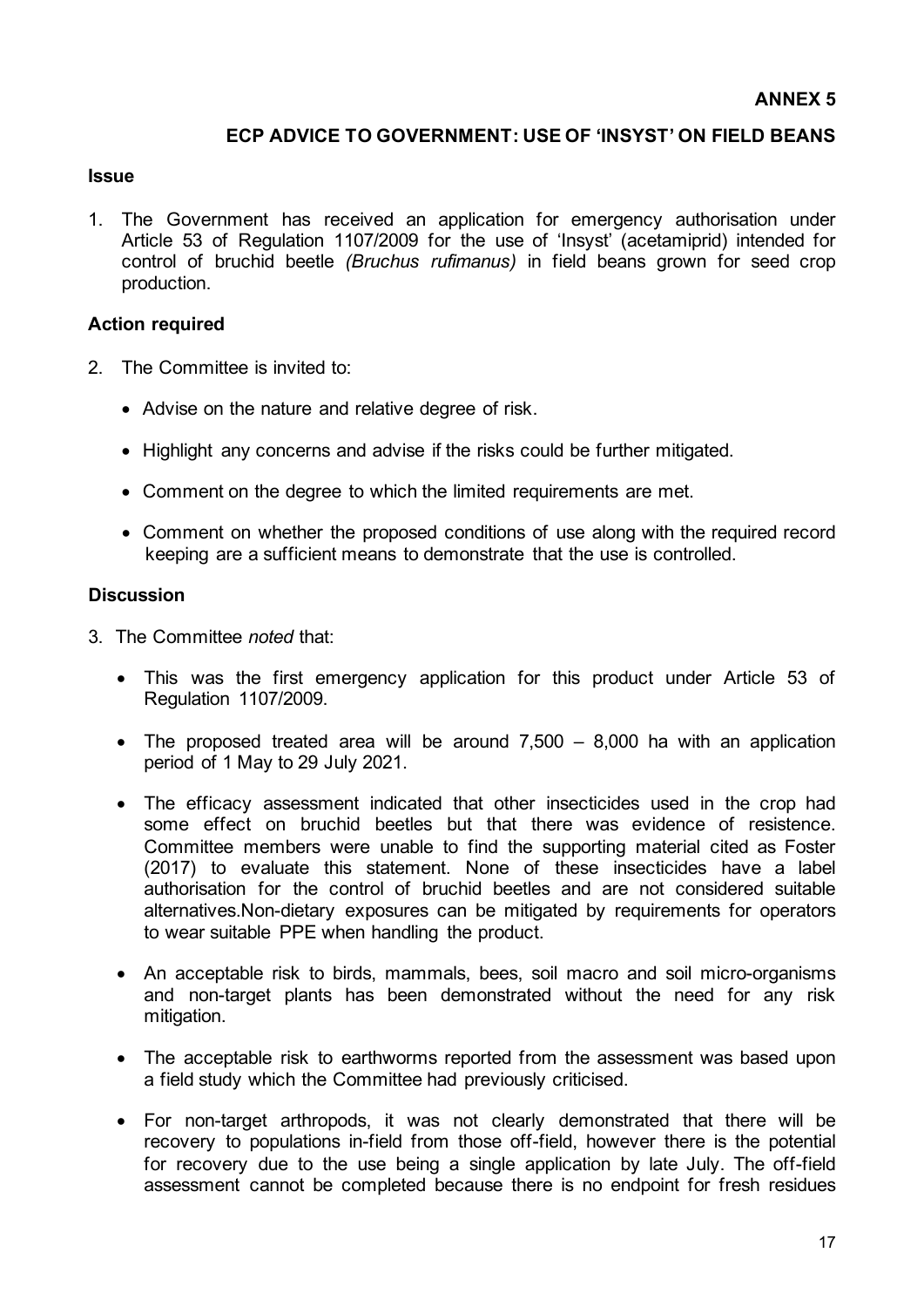as the studies were not conducted to a suitably low application rate - a 5m buffer zone with three-star DRT will provide some mitigation for this risk.

- A product (deltamethrin) already authorised for use on field beans is known to be efficacious against bruchid beetles but the applicants have not proposed this option.
- 4. The Committee *agreed* with HSE's evaluation that:
	- the case for need to control bruchid beetle is accepted due to a lack of alternatives to control the pest and its impact on the crop.
	- use is limited by the restriction of use to field beans grown for seed production and the requirement for appropriate record keeping of areas treated and the conditions which lead to the decision to spray can control the use.
- 5. The Committee *disagreed* with HSE's evaluation that:
	- The data showed an unambiguous, acceptable risk to bees.
	- An acceptable risk to earthworms had been demonstrated by the cited German field study.
- 6. The Committee *advised* that:
	- Environmental and human health risks had been assessed appropriately. The risks which were identified could generally be mitigated and/or were at levels that did not outweigh the need to address this emergency situation.
	- Standard risk mitigation wording to prevent spraying when bees are foraging (i.e. flowers are available) should be added to the conditions of use.
	- Restriction of authorisation to field bean seed crops is sufficient to ensure use is limited.
	- The biology and behaviour of the pest is such that seeing beetles in the crop is an acceptable spray threshold providing the other proposed conditions are met. Future applications should include data that demonstrates the accurate implementation of this threshold, noting that deciding not to spray is as important as justifying decisions to spray.
	- The field study used to show an acceptable risk to earthworms is flawed. The experimental design takes no account of the behaviour and movement of earthworms. The size of treated plots facilitates a functional response to local earthworm depletions via dispersal to areas where there is less intra and interspecies competition. Such a response would not be available at larger scales (e.g. field). The alternative explanation based on numerical response of population recovery favoured by the authors and HSE depends upon local recovery through reproduction and the timescale for this is greater than the sampling interval used in the study. The data are entirely consistent with a functional response but not a numerical response and it is not possible to conclude an acceptable risk to earthworms from this study, so it remains a data gap. This is the third time the Committee has presented this view to HSE.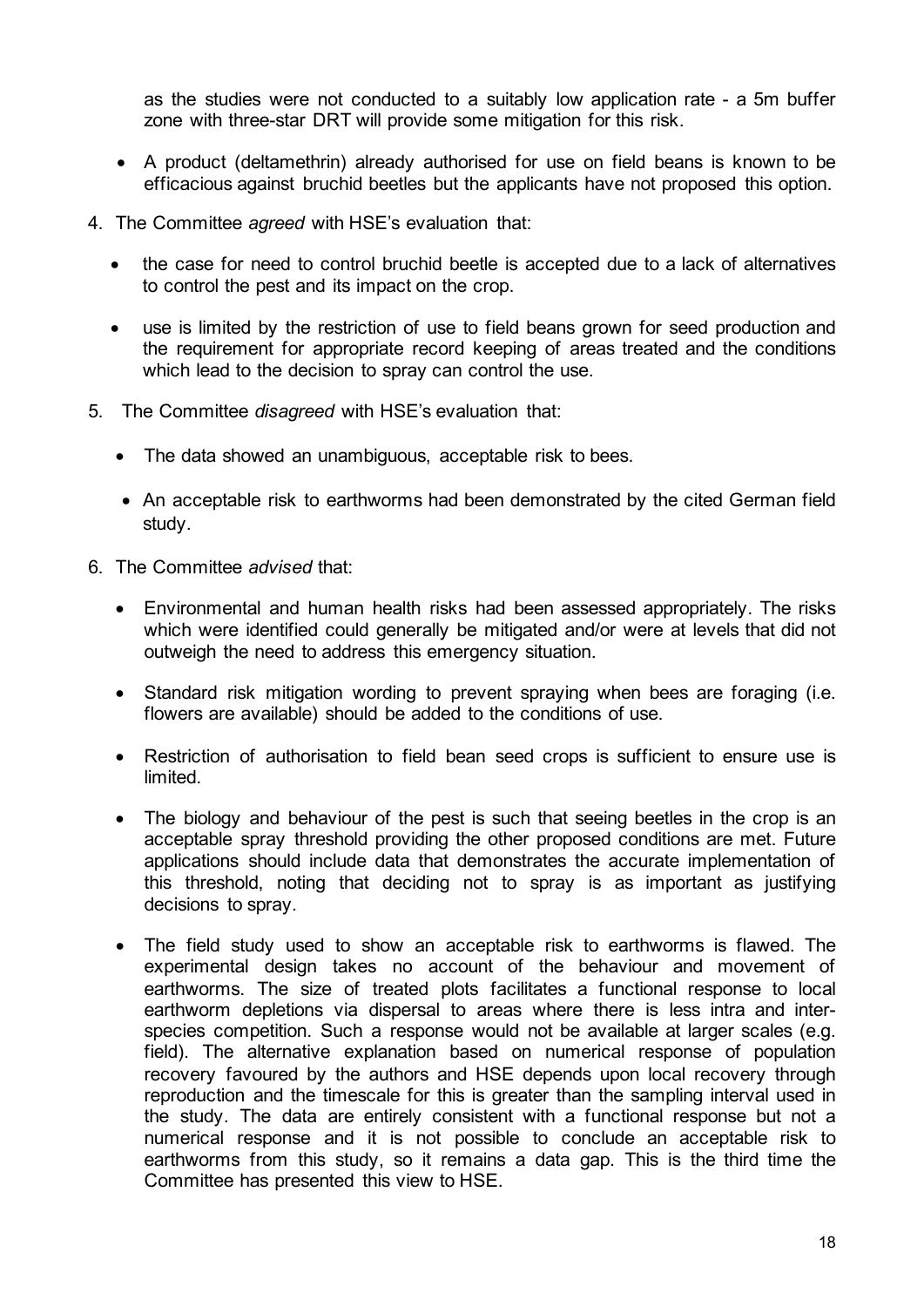7. On the basis of the evidence presented to ECP, the Committee agreed that an authorisation under Article 53 of Regulation 1107/2009 could be supported subject to the advice presented above.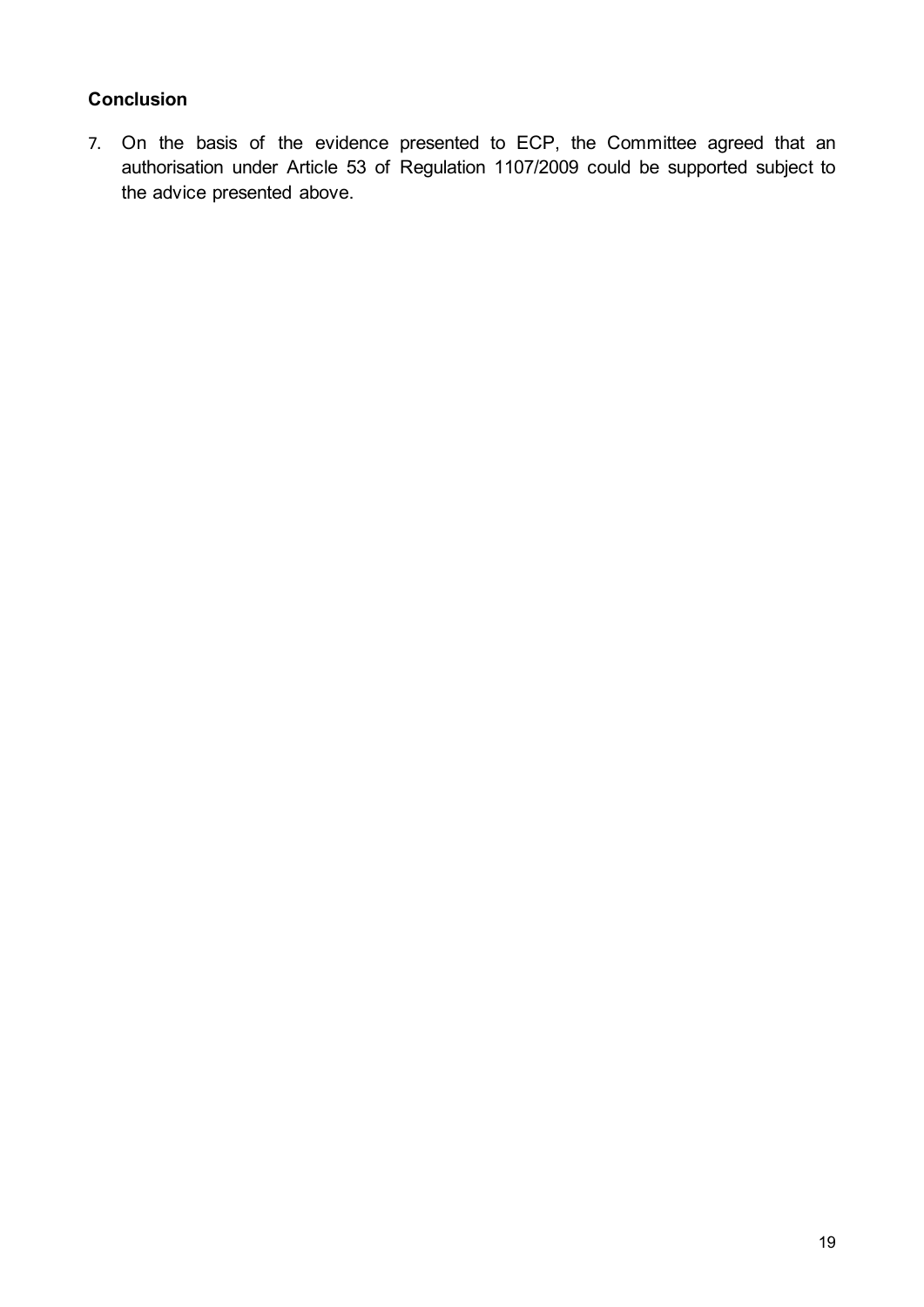### **ECP ADVICE TO GOVERNMENT: USE OF 'CURATIO' ON ORGANIC APPLE AND PEAR**

#### **Issue**

1. The Government has received an application for emergency authorisation under Article 53 of Regulation 1107/2009 for the use of 'Curatio' (380 g/l lime sulphur) intended for control of apple scab (*Venturia spp*.) on organic apple and pear.

### **Action required**

- 2. The Committee was requested to advise:
	- if it is aware of any information that would negate the viability of the alternative method of scab control on these organic crops; and
	- on the appropriateness and proportionality of the risk assessments, and of the novel risk mitigation measures proposed should an authorisation be granted.

- 3. The Committee *noted* that:
	- This was the first emergency application for this product under Article 53 of Regulation 1107/2009.
	- HSE had been provided with limited data on which to determine risks, but had, in the circumstances, conducted thorough and appropriate assessments.
	- The estimated treated area will be 100% of organic apple and pear orchards with an application period of 1 March to 30 June.
	- The proposed use is for 'Curatio' to be applied at 18l product/ha for a maximum of 17 treatments to a maximum dose of 306l product/ha.
	- No information was provided on the mechanism for triggering a decision to spray.
	- No GB MRLs are required for this active substance as lime sulphur is temporarily included in Annex IV of Regulation No 396/2005.
	- Novel mitigation measures would be required in order to demonstrate acceptable off-field risk to non-target arthropods, risk to bees and risk to aquatic organisms via spray-drift.
	- HSE could not complete a full assessment for risk to sediment-dwelling organisms from hydrogen sulphide and risk to soil macro-organisms other than earthworms due to failure by the applicant to provide suitable data.
	- Acceptable risks in the area of non-dietary human exposure have not been demonstrated. The risk assessment concluded for the main metabolite, hydrogen sulphide, that exposure is unacceptable for residents and bystanders.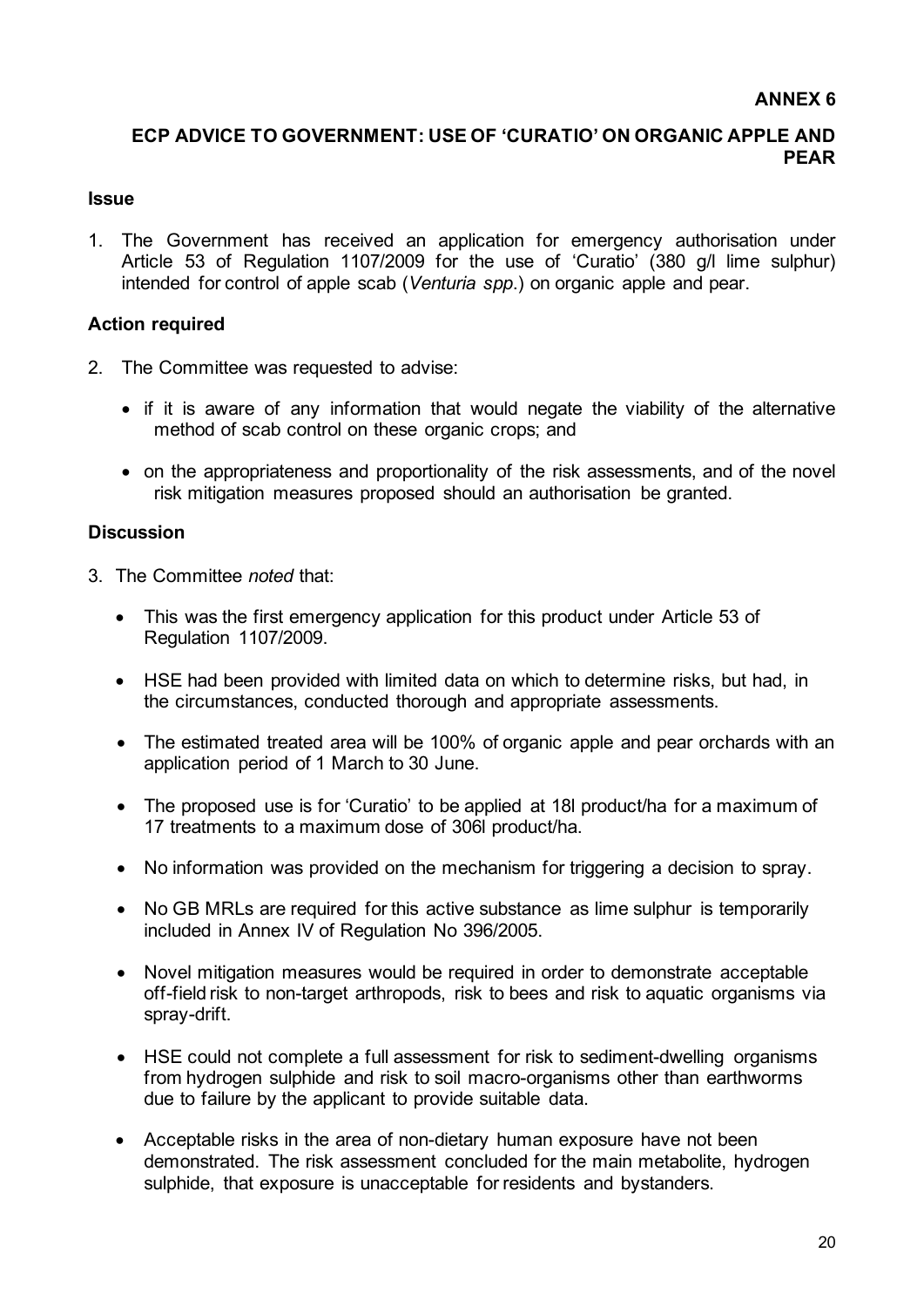- 4. The Committee *agreed* with HSE's evaluation that:
	- Acceptable risks in the area of non-dietary human exposure have not been demonstrated.
	- There was a need for novel mitigation measures to protect non-target organisms, bees and aquatic systems from spray drift and that those proposed were necessary and proportionate.
	- There were insufficient data to complete risk assessments for sediment-dwelling organisms and soil macro-organisms.
	- The case for need is not accepted due to the availability of an alternative product.
- 5. The Committee *disagreed* with HSE that use would be limited and controlled.
- 6. The Committee *advised* in response to the request for independent scientific advice that:
	- It was not aware of any information that would negate the viability of the alternative method of scab control on these organic crops.
	- There was no evidence of a threshold being set to indicate when the product should be used and therefore the use is not controlled.
	- As 100% of the crop would be sprayed, the use was not limited.
	- 17 sprays within the use period could be viewed as prophylactic. The product would be applied in orchards, which are used for 20+ years. Use could, therefore, result in a relatively high, localised environmental risk that is not evaluated under current regulations.
	- Greater product availability for conventional crops is not a justification to authorise additional products for organic producers via Article 53 of Regulation 1107/2009.

7. Having assessed the evidence placed before it, the Committee provided a view that, on balance, they do not support that the emergency authorisation under Article 53 of Regulation 1107/2009 could be granted because: i) the availability of an authorised alternative control method equates to no case for need; ii) the lack of evidence for an effective spray threshold fails the qualifying criteria for use being limited and controlled; iii) there are unacceptable risks to residents and bystanders; iv) there are unquantified and unassessed risks to the environment.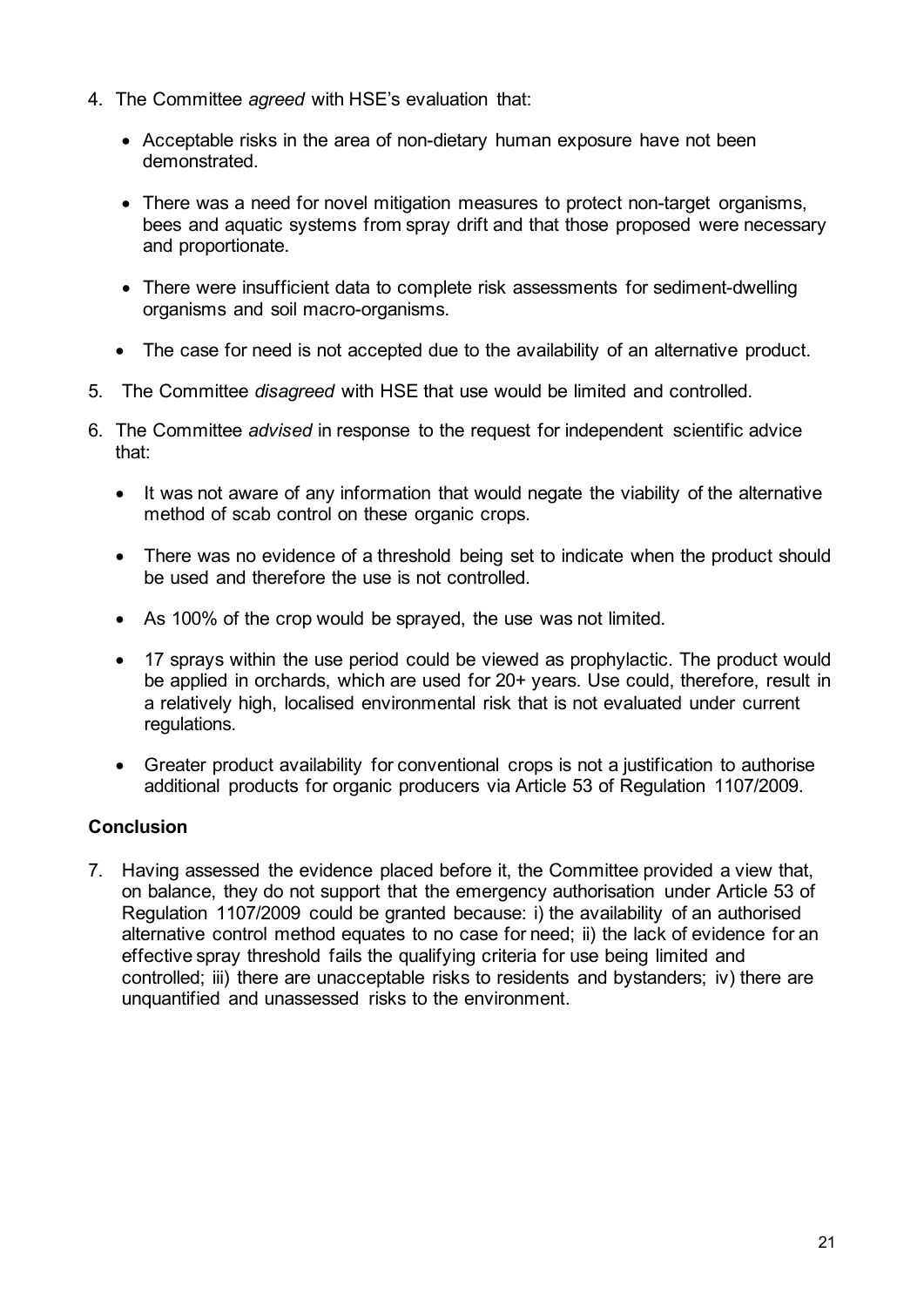#### **ECP ADVICE TO GOVERNMENT: USE OF 'BENEVIA 10OD' ON LEEK**

#### **Issue**

1. The Government has received an application for emergency authorisation under Article 53 of Regulation 1107/2009 for the use of 'Benevia 10OD', an oil dispersion formulation containing 100 g/l cyantraniliprole, for use as an insecticide on leek to control onion thrips (*Thrips tabaci*).

#### **Action required**

- 2. The Committee was asked, whether:
	- The non-standard risk mitigation measure of a 10m non-target arthropod buffer zone is sufficiently protective to support authorisation.
	- It is aware of any information that HSE has not accounted for in the evaluation that may alter the proposed recommendation.

- 3. The Committee *noted* that:
	- This was the fifth consecutive application for this use.
	- '*Thrips tabaci* is a recognised pest of leek. Feeding damage caused by thrips can reduce the marketable quality of affected produce, with produce containing obvious visible damage often considered unacceptable for sale, depending on the market.
	- 'Benevia 10OD' is not currently authorised in the UK but the active substance is approved and there are two products containing this active that are authorised for use in different crops.
	- There is known resistance to pyrethroid insecticides in thrip populations.
- 4. The Committee *agreed* with HSE's evaluation that:
	- There is a case for need.
	- Non-dietary exposures can be mitigated provided operators wear suitable protective clothing and suitable protective gloves when handling the concentrate.
	- Dietary exposures were acceptable provided suitable maximum total dose restrictions were set.
	- The quantitative groundwater assessment produced PEC<sub>gw</sub> values within those already assessed for other cyantraniliprole products.
	- There is a data gap for aerobic soil degradation in the pH range 4.8 to 5.9 and no clear conclusion could be drawn on the risk for leeks grown in soils in this pH range.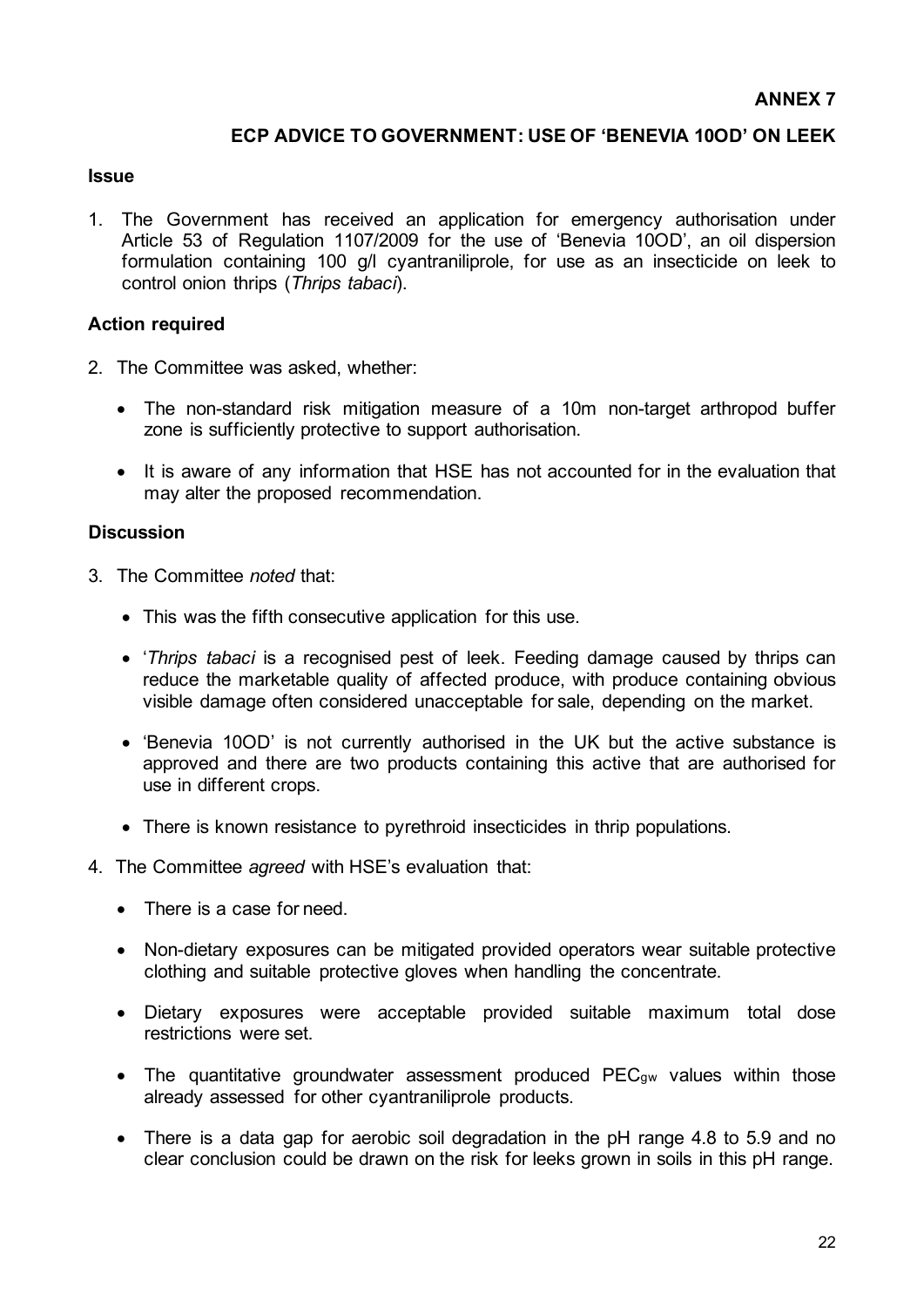- Risks to aquatic life from spray drift are acceptable providing that a 5m buffer zone is applied.
- Risks to non-target arthropods could be mitigated by the imposition of a nonstandard risk mitigation measure of a 10m buffer zone plus 50% drift reduction technology to ensure an acceptable off-field risk.
- Risks to honeybees could be mitigated by the inclusion of a standard risk mitigation phrase preventing applications when the crop and flowering weeds are present.
- 5. The Committee *advised* that:
	- The non-standard risk mitigation proposed was sufficiently protective to support authorisation.
	- That it was not aware of any information not accounted for in the evaluation that may alter the proposed recommendation.

6. On the basis of the evidence presented to ECP, the Committee agreed they support the granting of emergency authorisation under Article 53 of Regulation 1107/2009.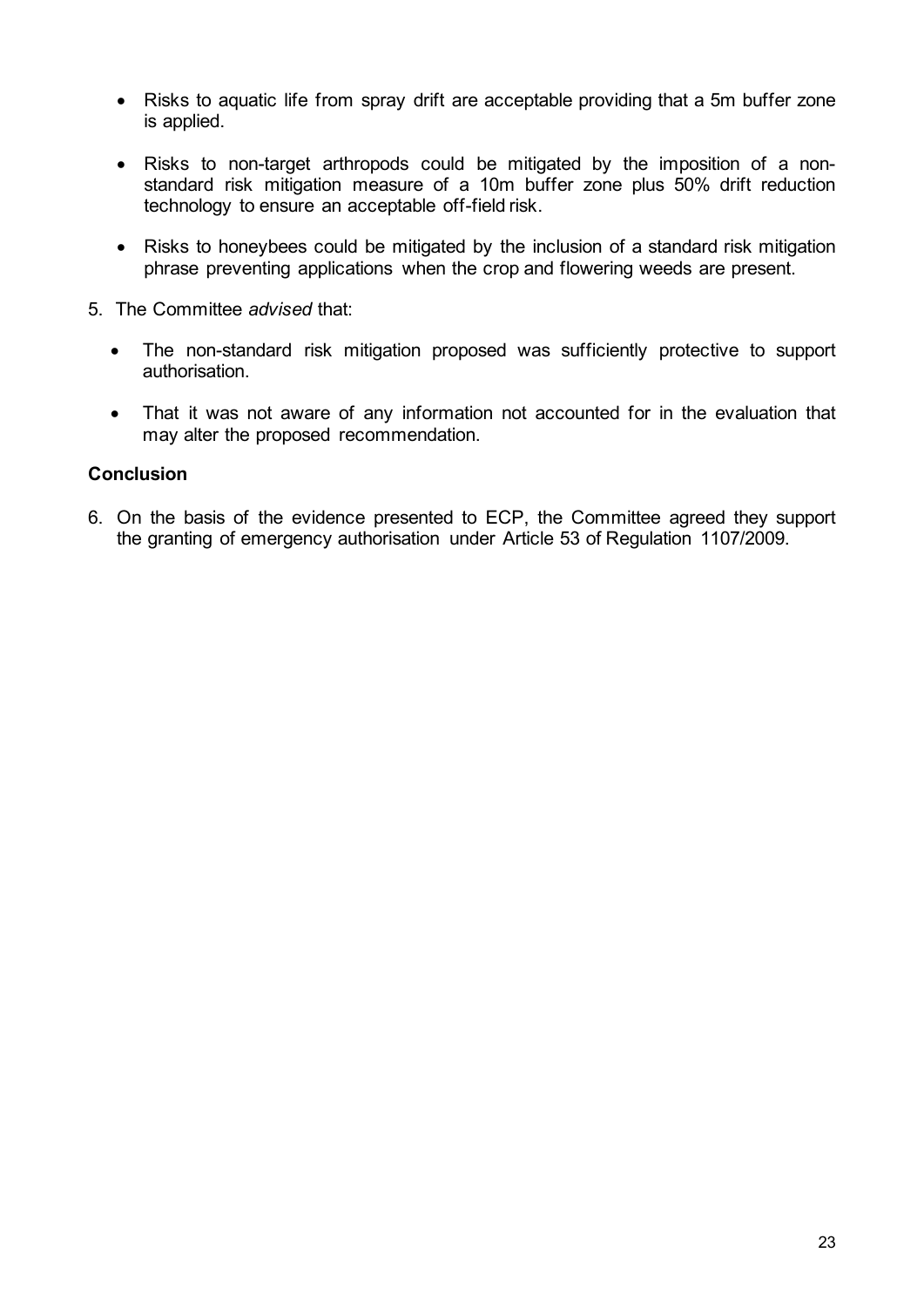#### **ANNEX 8**

### **ECP ADVICE TO GOVERNMENT: USE OF 'BENEVIA 10OD' ON KALE AND COLLARD AND OUTDOOR ORIENTAL BRASSICAS**

#### **Issue**

1. The Government has received an application for emergency authorisation under Article 53 of Regulation 1107/2009 for the use of 'Benevia 10OD' for use on outdoor kale and collard and oriental brassicas to control Diamond-back moth (DBM, *Plutella xylostella*).

#### **Action required**

2. The Committee was asked whether the HSE conclusion, that the use is not sufficiently controlled and the resulting proposal to refuse the use on that basis, is justified.

- 3. The Committee *noted* that:
	- This is the sixth consecutive application for this use.
	- The risk from drainflow has not been shown to be acceptable to aquatic invertebrates and sediment dwelling invertebrates for use in July and August.
	- Two applications of 0.75l product/ha once the numbers of DBM exceeds 25 moths per trap per week in any one of seven traps around England and Scotland had been requested by the applicant.
	- A number of effective insecticides are available as alternatives to control DBM on these crops unless there is a surge in DBM populations later in the growing season after other insecticides have already been used.
	- *Bacillus thuringiensis* products are likely to be less efficacious later in the season.
	- No evidence had been presented to help define the risk of a population surge later in the season or its geographic extent.
	- Available evidence (premature request for release of the authorisation in 2020 and widespread applications irrespective of agreed conditions of use) indicate that the proposed trigger of 25 moths/trap/week at any of seven regional monitoring sites does not work and does not deliver any effective limitation and control.
	- There is recent research (2020) from the group that developed the trigger threshold, that describes a more robust approach to determining the scale and extent of seasonal moth migration.
	- The applicant has submitted partial, and sometimes contradictory, responses to the data requirements set in the 2020 authorisation and within these data is evidence that applications were made outside the agreed framework.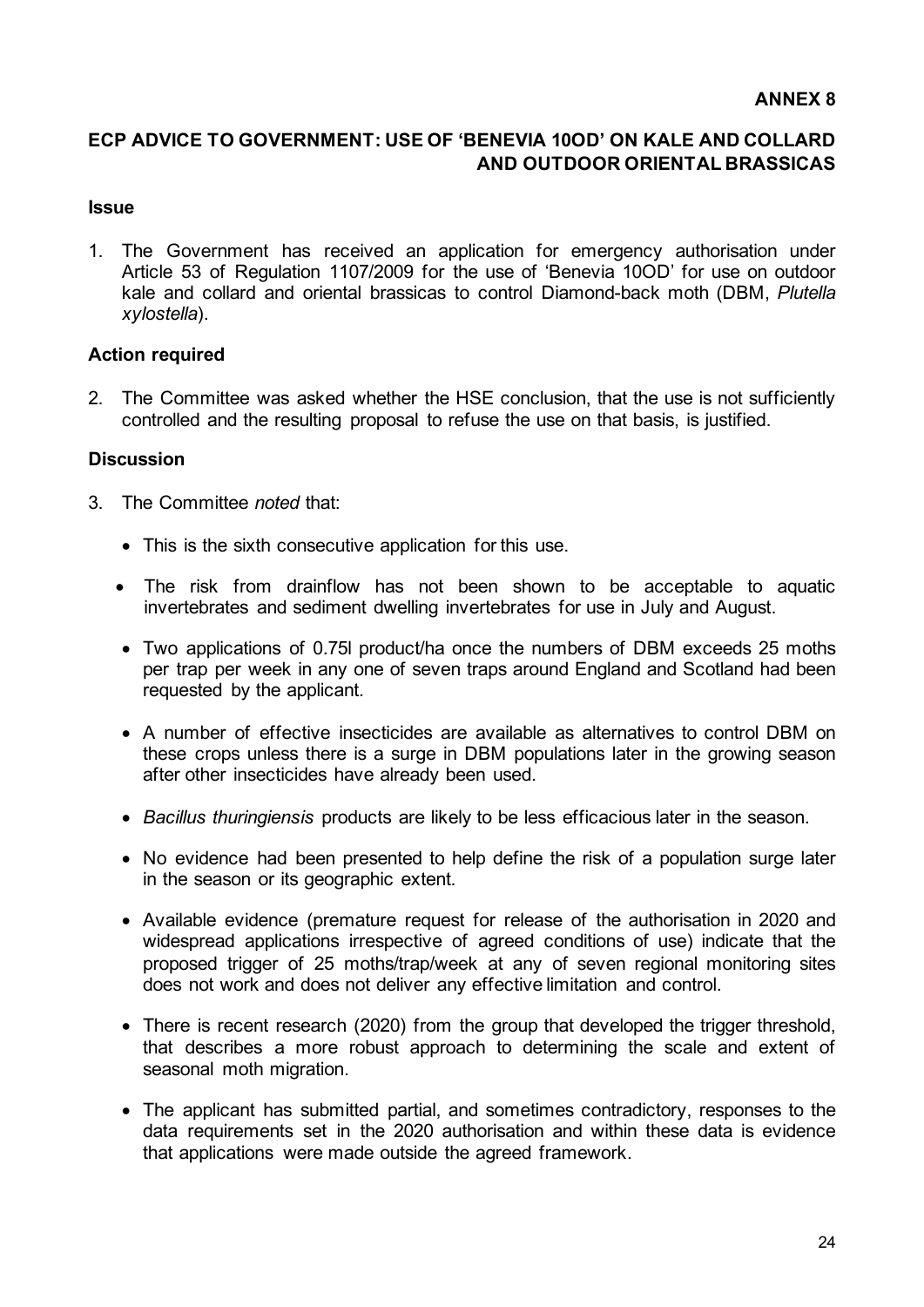- Limited, or no, data describing where the product was used, how much was applied and what were the operational spray thresholds were provided.
- There are substantial discrepancies between usage/sales data provided by the applicant and marketing company.
- There was unauthorised use of the product on 26ha of oriental cabbage in 2020.
- 4. The Committee *agreed* with HSE's evaluation that:
	- The case for need has not been demonstrated at this time.
	- Non-dietary exposures can be mitigated provided operators wear suitable protective clothing and suitable protective gloves when handling the concentrate.
	- Although MRL exceedances may be anticipated for kale, Chinese cabbage and cattle milk, dietary exposures were acceptable provided suitable maximum total dose restrictions were set.
	- The risk from drainflow has not been shown to be acceptable to aquatic invertebrates and sediment dwelling invertebrates beyond one application at the end of June.
	- Risks to honeybees could be mitigated by the inclusion of a standard risk mitigation phrase preventing applications when the crop and flowering weeds are present.
- 5. The Committee *advised* that:
	- No appropriate mitigation measures can be applied to ameliorate the risks to aquatic invertebrates arising from July and August applications.
	- The applicant has failed the requirement set by the Secretary of State to produce robust data on need and use which was a condition of authorisation in 2020.
	- The case for need has not been adequately established.
	- There is no evidence that previous use has fulfilled the requirement to be limited and controlled.
	- There is evidence that use has exceeded that authorised.

6. On the basis of the evidence presented to ECP, the Committee agreed that it could not support authorisation for this use under Article 53 of Regulation 1107/2009 because of: i) the risk to aquatic invertebrates; ii) an inadequate case for need; iii) evidence that use has been neither limited or controlled.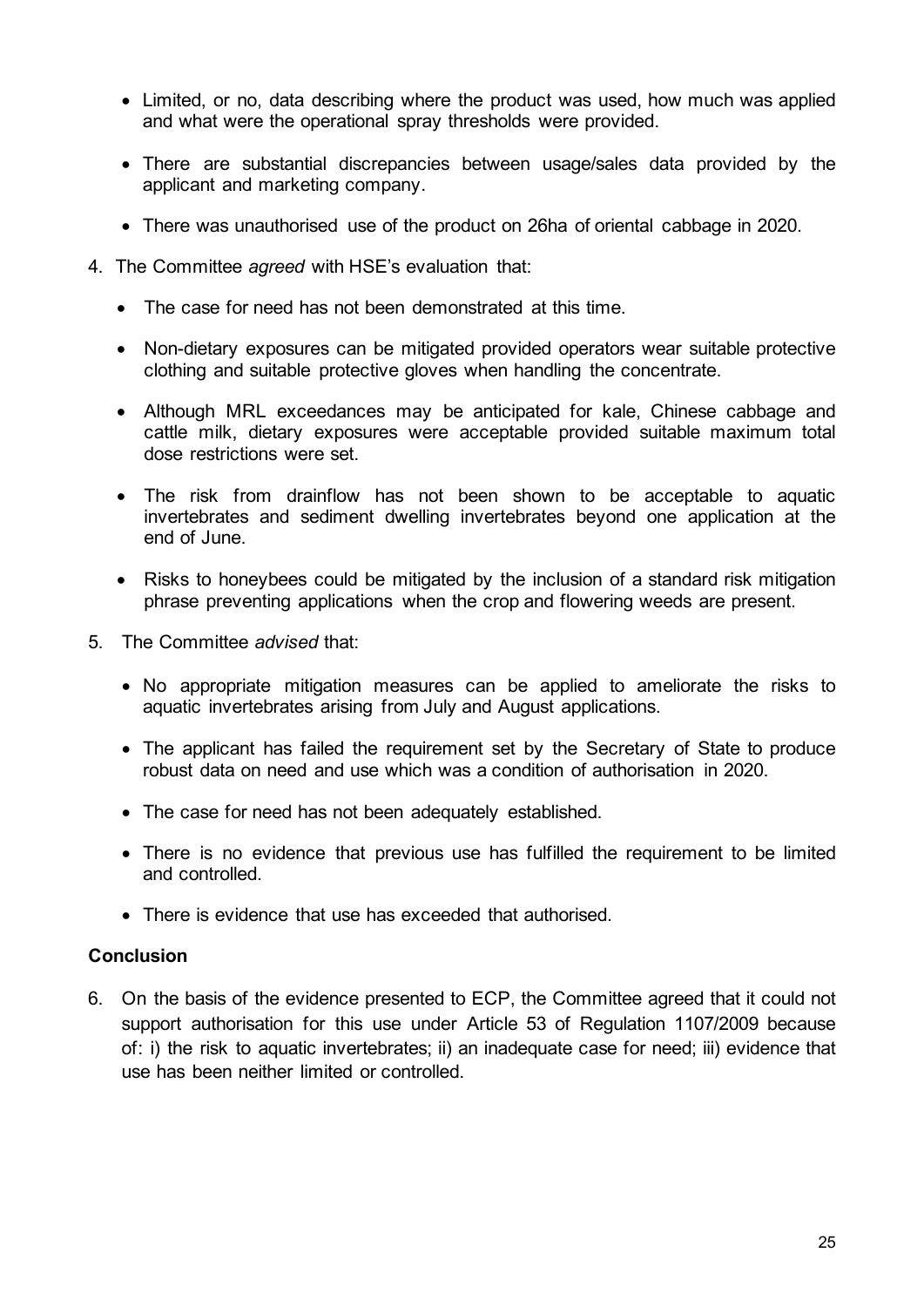#### **ANNEX 9**

### **ECP ADVICE TO GOVERNMENT: USE OF 'BENEVIA 10OD' ON PROTECTED ORIENTAL CABBAGE**

#### **Issue**

1. The Government has received an application for emergency authorisation under Article 53 of Regulation 1107/2009 for the use of Benevia 10OD' on Oriental cabbages, grown under temporary and permanent protection, to control flea beetle and cabbage stem flea beetle (*Psylliodes chrysocephala*).

#### **Action required**

- 2. The Committee was asked to offer advice on:
	- How the nature and degree of risk identified to aquatic invertebrates and sediment dwelling invertebrates from drainflow could be viewed when set against an emergency situation in a proposed treatment area of 54ha. Would the soil pH which the stated crops are typically grown in negate the risk via drainflow arising from the EU data gap?
	- Would setting a restriction to treat crops in polytunnels with sides down to meet the necessary mitigation of risk to non-target arthropods be more appropriate than a restriction to avoid spraying within 10m of the field boundary to reduce the effects on non-target insects or other arthropods.

- 3. The Committee *noted* that:
	- This was the second consecutive application for this use
	- Two applications would be made at a rate of 0.75 L product/ha to control flea beetle and cabbage stem flea beetle (*Psylliodes chrysocephala*) on protected oriental cabbage (pak choi, Chinese cabbage, mizuna and other minor oriental cabbages such as kai choi and tatsoi).
	- The risk to surface water via drainflow would usually be mitigated by timing restrictions, but that is inappropriate for these crops. There is an acceptable risk found for one application before the end of June but no clear acceptable risk for any other timing, or for any timing with two applications. As Oriental cabbages are typically grown in soils of pH 6.5 the EU data gap driving the risk may not be relevant.
	- The total growing area of these crops is extremely limited. Efforts are made to exclude flea beetles by physical means. However, shot holing can occur and this is highly damaging to the value of the harvested crop given the very high-quality standards demanded for this produce. Chemical control options are limited to pyrethroids and there is evidence of resistance in UK populations.
	- Deficiencies have been identified in the responses to the monitoring and threshold requirements, compromising the adequacy of the 'control' demonstrated.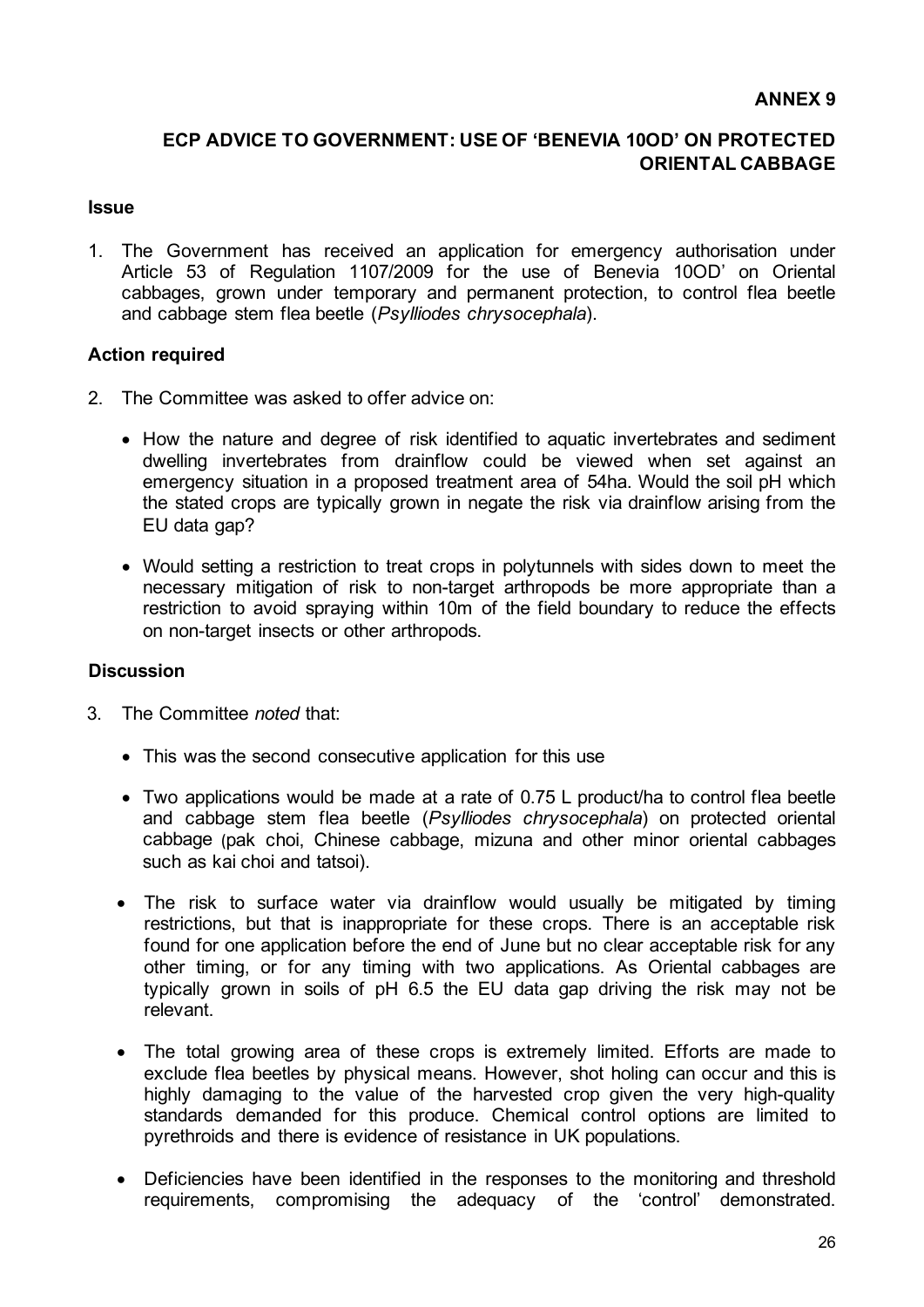Discussions will be held with the applicant to stress the importance of providing appropriate monitoring and stewardship data for any repeat application should an authorisation be granted.

- 4. The Committee *agreed* with HSE's evaluation that:
	- The case for need has been demonstrated at this time.
	- Non-dietary exposures can be mitigated provided operators wear suitable protective clothing and suitable protective gloves when handling the concentrate and use of appropriate machinery.
	- Although MRL exceedances may be anticipated for Oriental cabbage, dietary exposures were acceptable provided suitable maximum total dose restrictions were set. The Committee supported HSE's flexibility in using a non-standard extrapolation to determine the risk here.
	- The quantitative groundwater assessment produced PEC<sub>gw</sub> values within those already assessed for other cyantraniliprole products.
	- There is a data gap for aerobic soil degradation in the pH range 4.8 to 5.9 and no clear conclusion could be drawn on the risk for crops grown in soils in this pH range.
	- The risk from drainflow has not been shown to be acceptable to aquatic invertebrates and sediment dwelling invertebrates beyond one application at the end of June. No appropriate mitigation measures can be applied to ameliorate the risks.
	- Risks to honeybees could be mitigated by the inclusion of a standard risk mitigation phrase preventing applications when the crop and flowering weeds are present.
	- An acceptable risk to birds, mammals, soil macro-organisms, soil micro-organisms and non-target plants has been demonstrated without the need for any risk mitigation.
	- An acceptable risk to aquatic life from spray drift has been demonstrated, providing that a 5m buffer zone is applied.
	- For non-target arthropods, a non-standard risk mitigation measure of a 10m buffer zone plus 50% drift reduction technology is required to ensure an acceptable offfield risk and providing this is applied the in-field risk is acceptable.
	- The risk from uses under permanent protection with full enclosure is acceptable.
- 5. The Committee *advised* that:
	- the soil pH data gap was not a barrier to the granting of an authorisation given that: the pH values of the soils in which the crops tended to be grown; the DT50 value was 48 days; and the conservative nature of the risk assessment (which did not account for the fact that crops are grown under protection).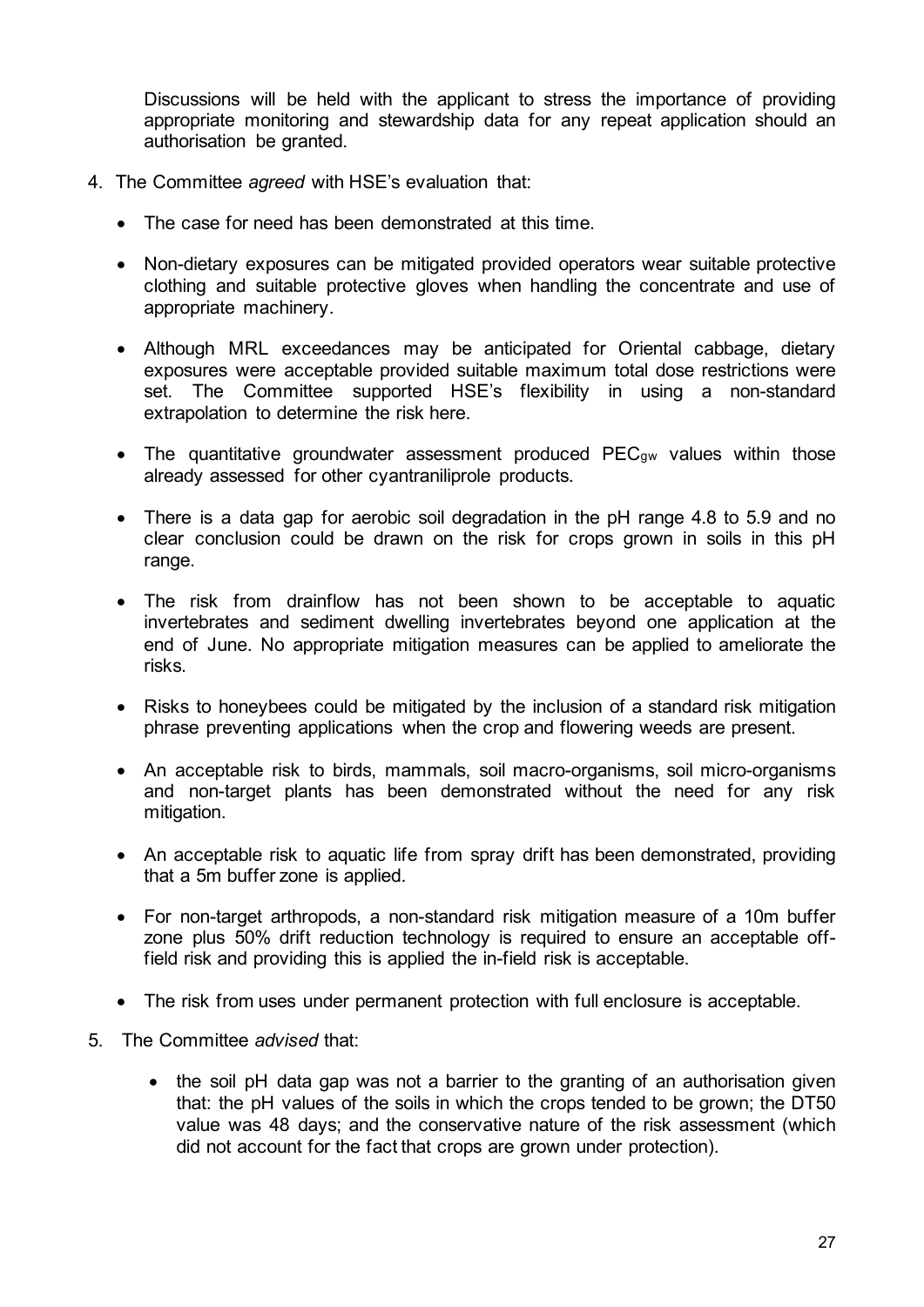- That better drainflow models and scenarios should be developed for crops grown under cover.
- Including a requirement to keep the sides down on polytunnels might be an alternative to a 10m buffer zone, depending on orientation of the tunnels relative to the protected feature.
- That rational pesticide use would be hampered in situations where both pests are present, given that thresholds exist for each pest separately but not in combination.

6. On the basis of the evidence presented to ECP, the Committee agreed that they did support an emergency authorisation under Article 53 of Regulation 1107/2009 .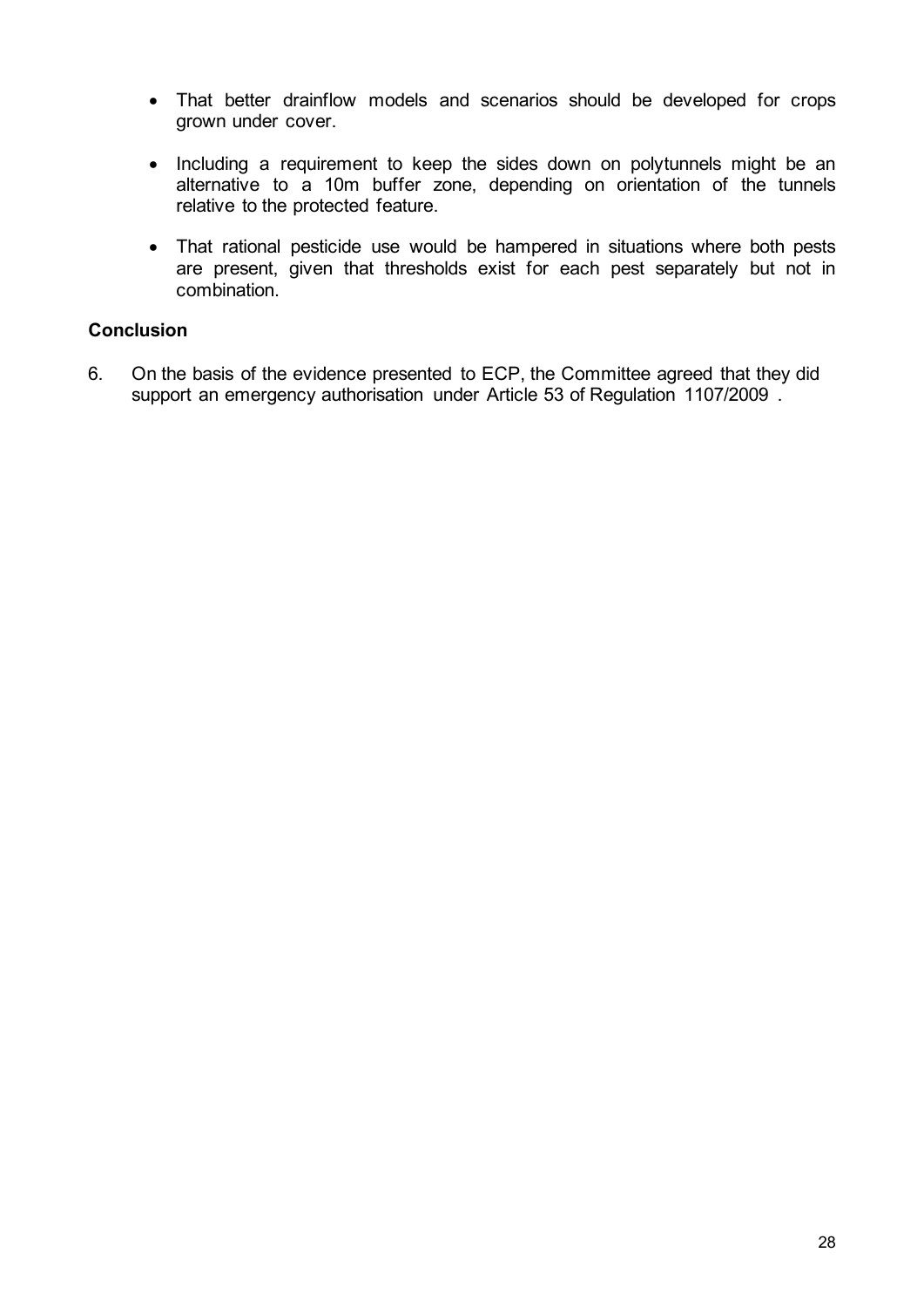#### **ECP ADVICE TO GOVERNMENT: USE OF 'BENEVIA 10OD' ON STRAWBERRY**

#### **Issue**

1. The Government has received an application for emergency authorisation under Article 53 of Regulation 1107/2009 for the use of 'Benevia 10OD' (an oil dispersion containing 100 g/l cyantraniliprole) on outdoor and protected strawberries to control spotted wing drosophila (SWD) (*Drosophila suzukii*).

#### **Action required**

- 2. The Committee was invited to provide advice on:
	- whether the risk to surface water via drainflow is impacted by the EU data gap on cyantraniliprole degradation in soils of pH 4.7 - 5.9.
	- to what extent do the standard growing practices mitigate this predicted risk (given that commercially produced strawberries are typically grown in soils of 5.5 - 6.9 pH).

- 3. The Committee *noted* that:
	- This was the fifth consecutive application for this purpose.
	- The data reviewed in the application are identical to the last submission but the recommendation differed.
	- 'Benevia 10OD' is not currently authorised for use in the UK. A previous application for commercial authorisation was refused due to the ecotoxicology risk assessment concluding an unacceptable risk to non-target arthropods (NTA). An acceptable risk could be demonstrated provided a 10m no spray perimeter was observed, and twostar drift reduction technology used, which is permissible for emergency use but not in a full authorisation.
	- Use is required to control SWD which is now established in the UK. The presence of larvae and the damage to the fruit contaminates the crop and can lead to substantial losses for growers.
	- The nature of the pest dictates use will be needed in the higher risk regions of Southeast England earlier and this is also where most use is expected. As SWD populations build up later in the year for more northerly growers, the latest timing restrictions determined by the risk assessment will limit options for use in these regions.
	- The applicants have argued that restriction of use to the end of June or July will be detrimental to control of the pest in the North of England, Scotland and Northern Ireland, but, concurrently, have stated that SWD populations in these regions are smaller and more easily controlled. There are no data to support this aspect of the case for need.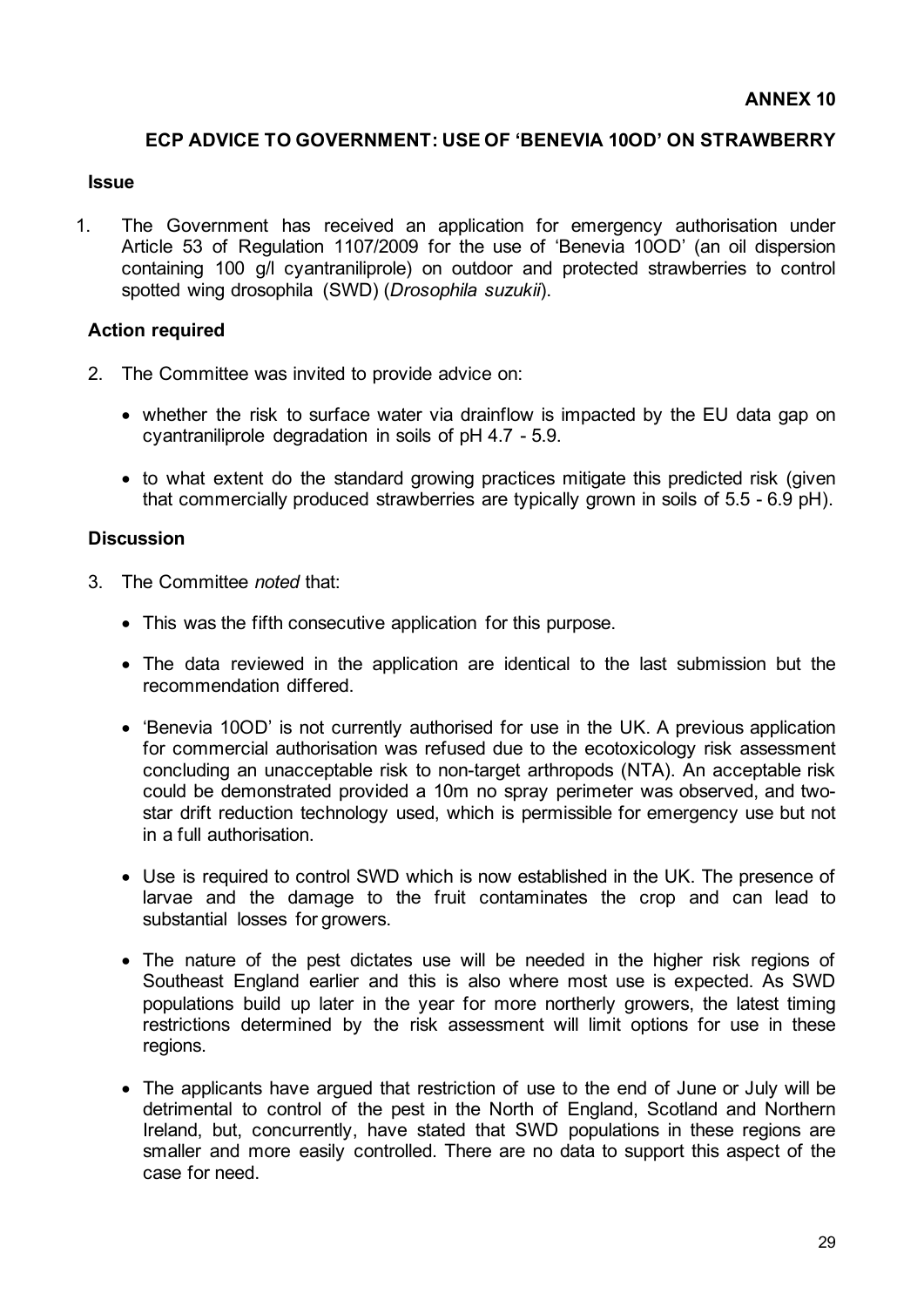- There is a substantial discrepancy between reported product sales and recorded use of the product in 2020.
- The applicants have not delivered the data required of them under previous authorisation. ECP does not accept that it is not possible to do so. This lack of data undermines confidence that users comply with the conditions of authorisation. The only evidence that use will be limited and controlled is the maximum requested area for treatment.
- This product is required in combination with lambda-cyhalothrin and spinosad to offer season-long control. Due to the lack of available chemistry this programme includes other products also being applied for under the emergency procedure.
- HSE is minded to recommend the granting of the emergency use as proposed by the applicant, two treatments for protected crops and one outdoor, from 1 June to 30 September 2021.
- The existence of Article 53 authorisations in EU Member States does not provide any scientific evidence of a case for need or appropriateness to use a product.
- 4. The Committee *agreed* with HSE's evaluation that:
	- A case for need, based on impacts in southern England, has been demonstrated, but the evidence quality diminishes further north; the later timing of attack is established but the evidence also indicates substantially lower SWD population pressure and hence need for control.
	- Non-dietary exposures can be mitigated provided operators wear suitable protective clothing and suitable protective gloves when handling the concentrate and use of appropriate machinery. Members noted that in the absence of enclosed cabs, operator protection of equivalent PPE was required.
	- The assessment acknowledged a data gap for aerobic soil degradation in the pH range 4.8 to 5.7, as well as a failure at the first tier for the drainflow assessment. A second-tier assessment was required for both applications.
- 5. There was an unacceptable drainflow risk to aquatic species and sediment dwelling invertebrates at the proposed GAP of two applications between June and September, with no measures currently available to mitigate this risk. However, an acceptable risk was demonstrated for a single application before the end of June for field-grown crops.
	- For protected uses, risks were acceptable for two applications to protected crops before the end of July with the following risk mitigation: Users must not allow direct spray from horizontal boom sprayers to fall within 5m of the top of the bank of any static or flowing waterbody or within 1m of a ditch which is dry at the time of application.
	- Use of an untreated buffer zone of 10m to non-crop land to protect non-target insects/arthropods.
	- Horizontal boom sprayers must be fitted with a minimum of two-star drift reduction technology for all uses.